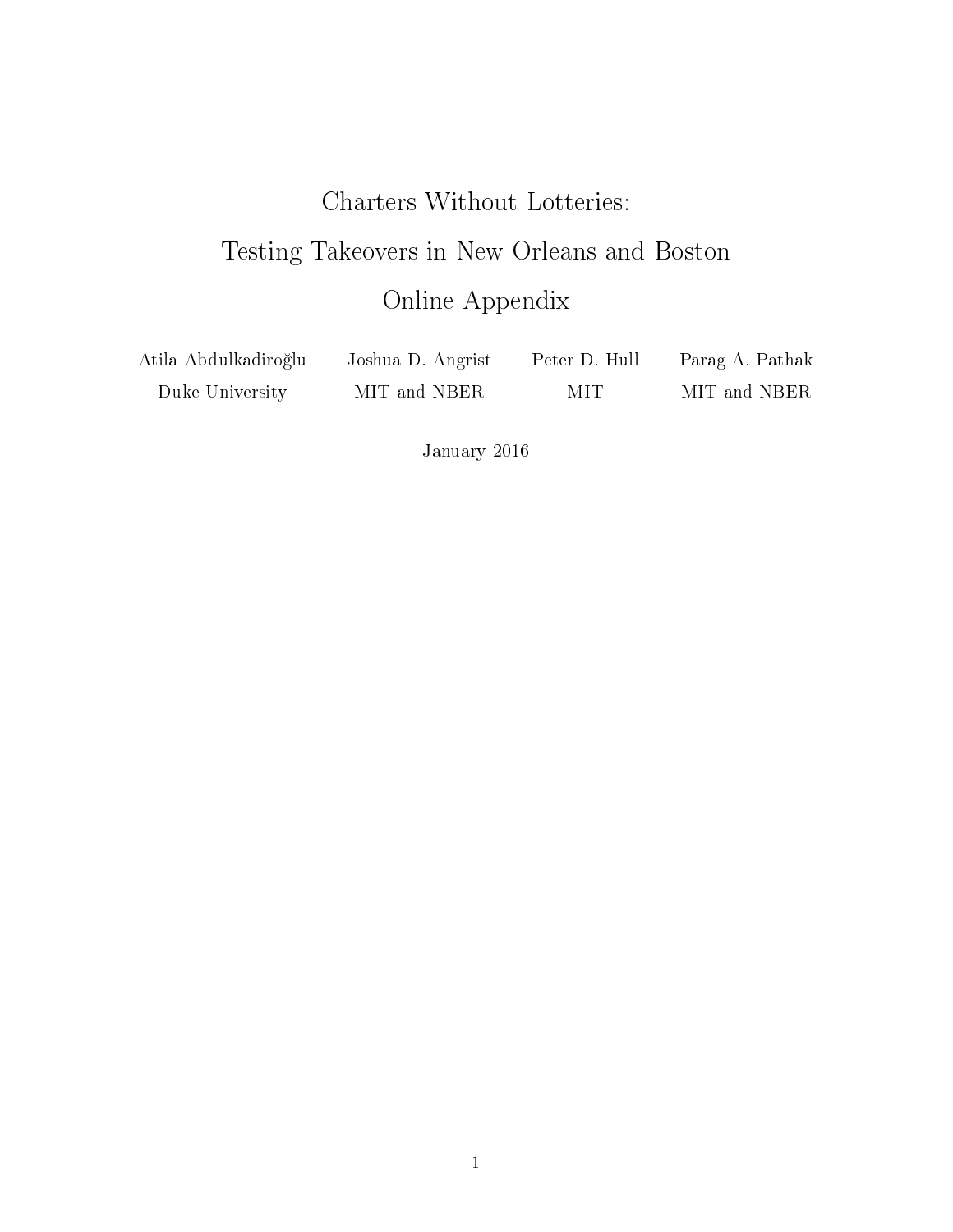## Data Appendix

#### New Orleans RSD

The New Orleans RSD grandfathering analysis file is constructed from student enrollment, demographic, and outcome data provided by RSD for school years 2007-2008 through 2013-2014. Enrollment and demographic data include information on all students enrolled in the New Orleans RSD. 4th and 8th grade test score outcomes are from the Louisiana Educational Assessment Program (LEAP); all other outcome grades measure achievement by the integrated LEAP (iLEAP) exam.

#### Student enrollment and demographics

RSD enrollment data include a June (end-of-year) file for school years 2007-2008 through 2012-2013, and an October file for school years 2011-2012 through 2013-2014. For school year 2013-2014, an additional February file is available. Each enrollment file is a snapshot of the enrollment records at each New Orleans RSD school, and contains information on the first and last dates of attendance of each student in each school and grade over the academic year up to the given month. Enrollment files also include a unique student identifier, the "student ID." We use information on student names and dates of birth to confirm consistency of student IDs across enrollment files. After resolving any inconsistencies, student IDs are used to match students to  $LEAP/IEAP$  test score files.

Enrollment files contain information on student sex, race, special education status, limited En-glish proficiency status, subsidized lunch eligibility, and school attended.<sup>[1](#page-1-0)</sup> We construct a panel dataset capturing demographic and enrollment information for every student in each grade, keeping information from the first calendar year spent in each grade and recording the number of times a grade is subsequently repeated. A student is counted as attending a takeover charter if she enrolls in one for any amount of time. If a student attends multiple non-takeover charter schools within the same year and grade, she is counted as enrolled in the longest-attended school. Attendance duration ties are broken by giving preference to the most recent enrollment. All other attendance ties are broken randomly. Students classified as special education, limited English proficient, or eligible for a free- or reduced-price lunch in any record within a grade retain that designation for that grade.

<span id="page-1-0"></span> ${}^{1}$ Race is coded as black, white, asian, hispanic, and other. In RSD these are not mutually-exclusive categories. Race and gender are grade-invariant characteristics, while SPED, LEP, and free/reduced price lunch status are gradespecific.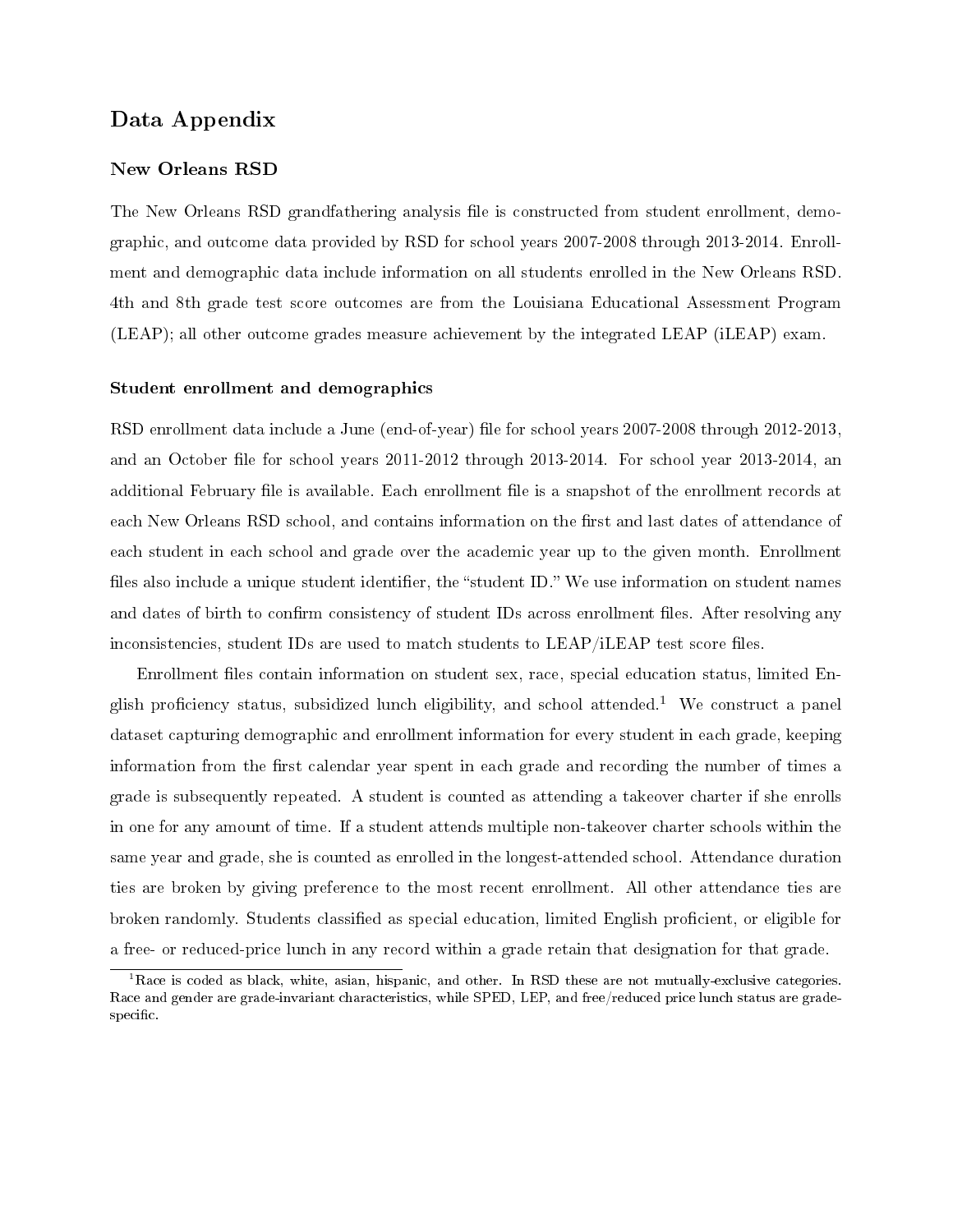#### LEAP/iLEAP

The LEAP/iLEAP outcomes of interest are math, English Language Arts (ELA), sciences, and social sciences test scores for grades 5 through 8. Tests at the end of the legacy grade and at the end of the baseline matching grade are also used to calculate test score gains and as controls, respectively. The grade configuration of legacy and baseline tests is summarized in Table 1.

Each observation in the LEAP/iLEAP data files corresponds to a student's test results in a particular subject, grade, and year. For each grade, we use scores from the first attempt at a given subject test. The raw test score variables are standardized to have mean zero and standard deviation one within a subject-grade-year in the New Orleans RSD. The standardization excludes scores from students enrolled in alternative schools.

#### School Performance Scores

School Performance Scores ("SPS") for school years 2007-2008 through 2011-2012 are used to construct matching cells for New Orleans RSD grandfathered students. These scores are obtained from [http://www.louisianabelieves.com/resources/library/performance-scores.](http://www.louisianabelieves.com/resources/library/performance-scores)

During the analysis sample years, SPS scores ranged from 0 to 200, where a score below 75 corresponded to an "F" letter grade, and a score above 120 corresponded to an "A" letter grade. Matched cells are constructed by splitting the 0 to 200 range into 5-point bins.

#### School and teacher characteristics

Class size, per-pupil expenditures (PPE), teacher experience, and average salary are obtained from the Louisiana Department of Education website [\(http://www.louisianabelieves.com\)](http://www.louisianabelieves.com).

RSD average class sizes – reported in Table  $A2$  – are based on academic years 2010-2011 and 2011-2012, and are calculated using the midpoint of reported class size ranges, with the exception of the class category size of "34  $+$ ," which is coded as an average class size of 34 students. Class size figures reported in columns 3-4 of Table A2 include any full takeover or legacy school for which data were available, including charter-to-charter and high school full takeovers. In particular, schools included in column 3's class size figure are Sarah Towles Reed Elementary, Fannie C. Williams Elementary, Harriet Tubman Elementary School, Joseph S. Clark Senior High, McDonogh 42 Elementary Charter, Joseph A. Craig, Crocker Arts and Technology, H.C. Schaumburg Elementary, Abramson Science and Technology, Pride College Preparatory Academy, Paul B. Habans Elementary, and Murray Henderson Elementary. Column 4's class size figure includes SciTech Academy at Laurel Elementary,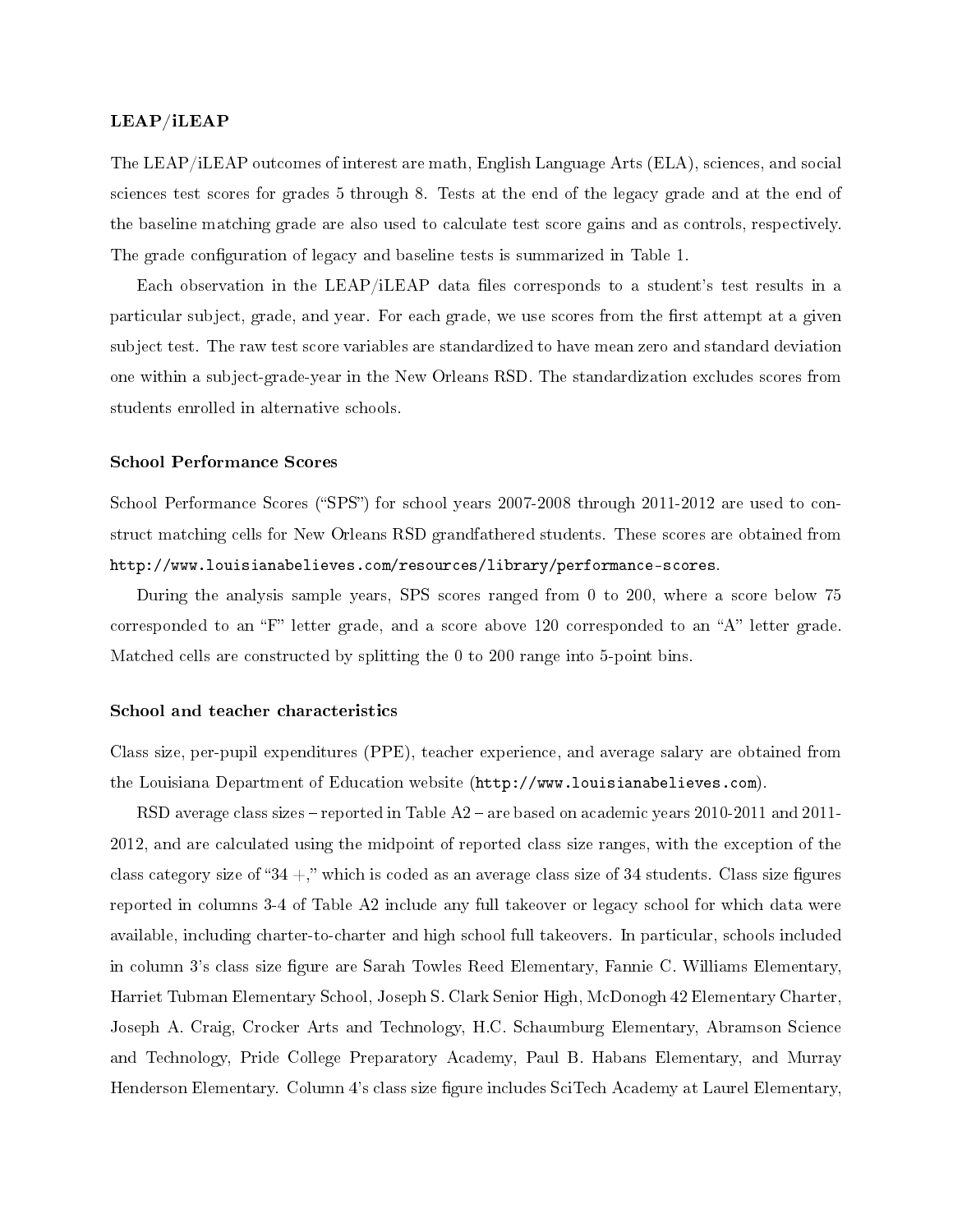Esperanza Charter, Edgar P. Harney Spirit of Excellence Academy, Gentilly Terrace Elementary, Batiste Cultural Arts Academy at Live Oak Elementary, and Reed Elementary.

RSD teacher experience and salary, also reported in Table A2, are based on operator-level data for the 2010-2011 academic year. PPE are averages over academic years 2008-2009 through 2010- 2011. PPE in column 1 is based on aggregate figures reported for all RSD direct-run schools, and exclude one-time expenditures related to Hurricane Katrina. Schools included in column 3's PPE are Gentilly Terrace, E.P. Harney Spirit of Excellence Academy, Batiste Cultural Arts Academy at Like Oak Elementary, John Dibert Community School, SciTech Academy at Laurel Elementary, and Esperanza Charter. Schools included in column 4's PPE are AD. Crossman Esperanza Charter and Harriet Tubman. An adjusted PPE figure for column 1 is provided for better comparability. The adjusted figure excludes excess spending (relative to charters) in operations and management from the reported RSD direct-run figure, as RSD direct-run expenditures include spending on building insurance premiums for all buildings overseen by RSD, including those operated by charters (see ?).

#### Grandfathering eligibility and matching

The grandfathering eligibility instrument is based on fall enrollment. For the New Orleans RSD, the instrument is coded by the enrollment designation procedure described above, using attendance data up to October 31. Students that leave a legacy school prior to October 31 are not considered grandfathering-eligible.

For each legacy school, grandfathering-eligible students are those enrolled in grades 4-7 in the fall immediately prior to takeover. These students are matched to grandfathering-ineligible students that share the sex, race, special education status, subsidized lunch eligibility, and SPS 5-point bin of the grandfathered student in their baseline grade and year. Students who are eligible for grandfathering into a takeover charter in multiple grades or who are matched to such a student are retained in the first grade by which they enter the analysis sample.

Table B2, below, describes the construction of the RSD grandfathering sample. We identify a total of 1,657 grandfathering-eligible students across all legacy grades of the 11 schools in our analysis. Excluding students without baseline information and those not enrolled in a direct-run school at baseline reduces this sample to  $1,019$ . Matching these students and retaining the first grade observation produces our analysis sample of 763 grandfathering-eligible and 2,410 grandfatheringineligible students.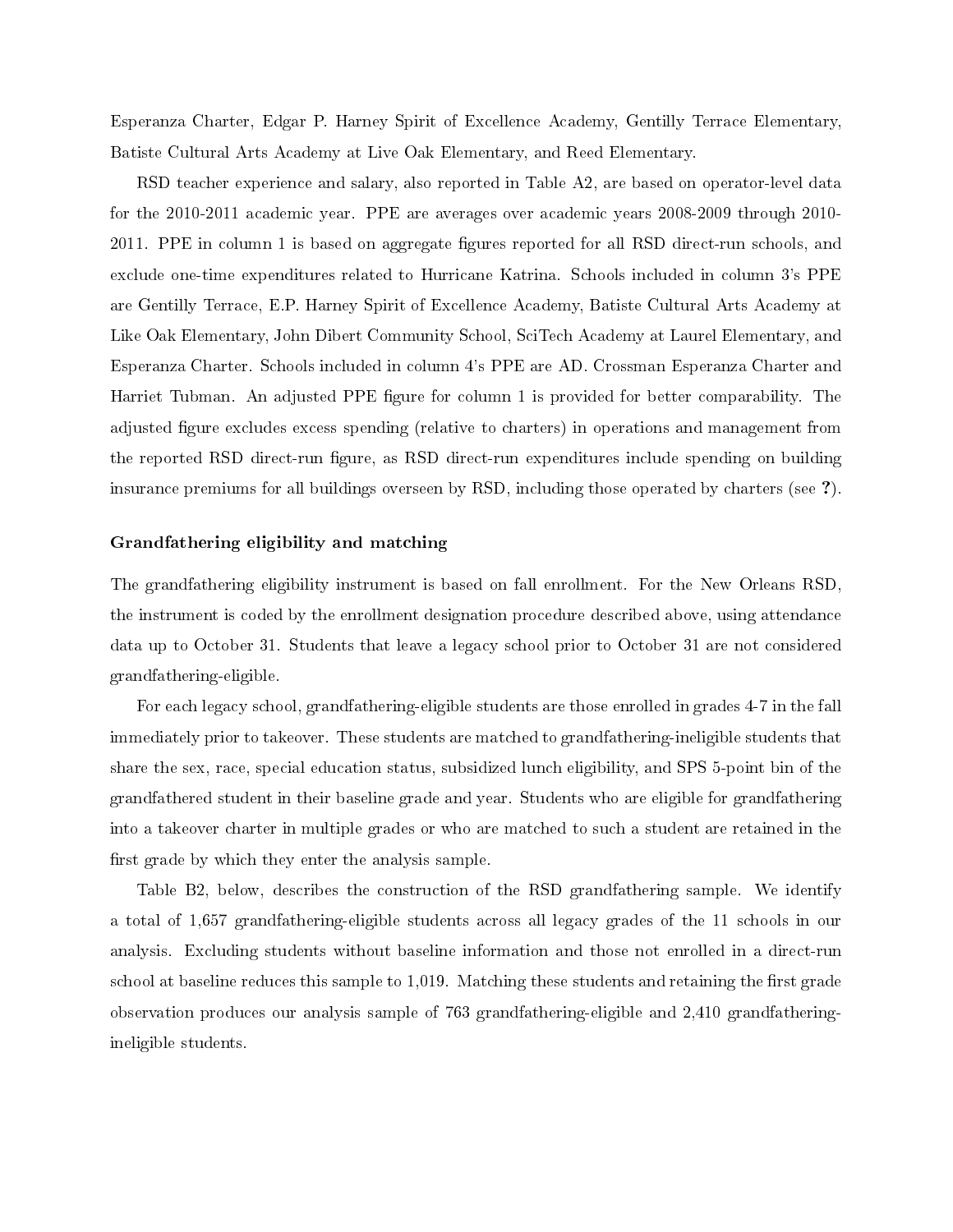## Boston

Our analysis of the UP Charter School of Boston uses student enrollment, demographic, and outcome data provided by the Massachusetts Department of Elementary and Secondary Education for school years 2007-2008 through 2013-2014. We constructed two analysis files, one for the UP grandfathering analysis and one for the UP lottery analysis. Boston enrollment and demographic data come from the Student Information Management System (SIMS), a centralized database that covers all public school students in Massachusetts. Test score outcomes are from the Massachusetts Comprehensive Assessment System (MCAS). For the lottery sample, lists of first-time applicants and lottery winners are provided by UP.

### Student enrollment and demographics

SIMS data include an end-of-year file and an October file for each school year. As with RSD, each observation in the SIMS refers to a student in a grade of a school in a year. While length of attendance is recorded, the data do not contain exact dates of enrollment. The SIMS also includes a unique student identifier, known as the SASID, which is used to match students to MCAS test score files.

SIMS variables used in our analysis include student sex, race, special education status, limited English proficiency status, subsidized lunch eligibility, and school attended.<sup>[2](#page-4-0)</sup> We construct a panel dataset capturing demographic and enrollment information for every Massachusetts public school student enrolled in each grade, keeping information from the first calendar year spent in each grade and recording the number of repeated attempts. A student is counted as attending UP if she enrolls for any amount of time. If a student attends multiple schools within the same year and grade, she is counted as enrolled in the longest-attended school. All other attendance ties are broken randomly. Students classified as special education, limited English proficient, or eligible for a freeor reduced-price lunch in any record within a grade retain that designation.

## MCAS

The MCAS outcomes of interest are math and ELA test scores in 7th and 8th grade for the UP grandfathering analysis sample, and in grades 6-8 for the UP lottery sample. For the grandfathering analysis, tests at the end of the legacy grade and at the end of the baseline matching grade are also used to calculate test score gains and as controls, respectively. The grade configuration of legacy

<span id="page-4-0"></span> ${}^{2}$ Race is coded as black, white, asian, hispanic and other, and is mutually-exclusive.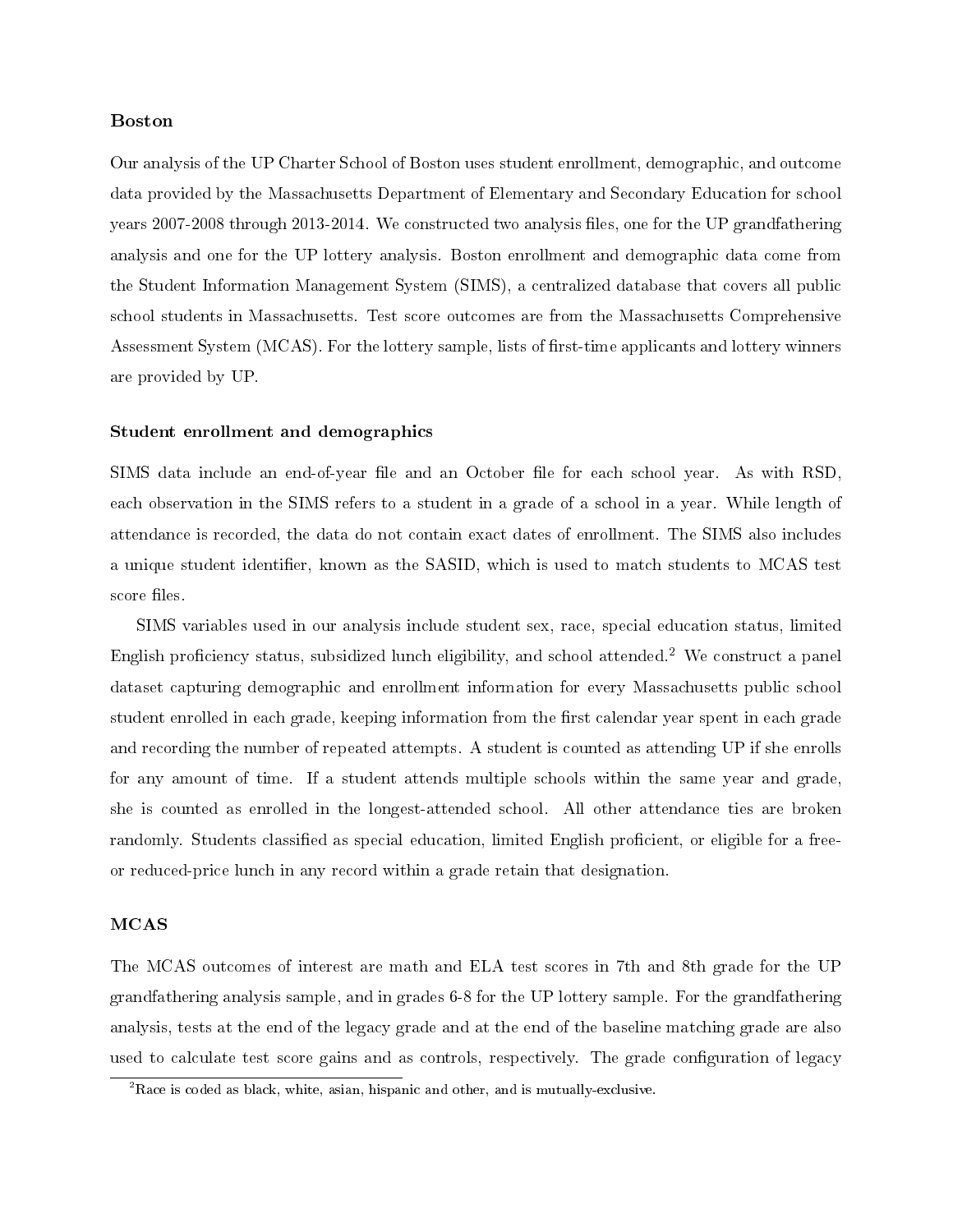and baseline tests is summarized in Table 1. For the lottery analysis, baseline tests (from 5th or 6th grade, depending on the application grade) are used as controls.

Each observation in the MCAS data files corresponds to a student's test results in a particular subject, grade, and year. For each grade, we use scores from the first attempt at a given subject test. The raw test score variables are standardized to have mean zero and standard deviation one within a subject-grade-year in Boston. The standardization excludes scores from students enrolled in alternative schools.

#### School and teacher characteristics

Boston student-teacher ratios are based on student data from SIMS and teacher data from EPIMS (Educational Personnel Information Management System). Teacher age and experience are from EPIMS, while PPE and average salary are from Massachusetts Department of Education websites [\(http://www.doe.mass.edu,](http://www.doe.mass.edu) [http://profiles.doe.mass.edu,](http://profiles.doe.mass.edu) and [http://www.doe.mass.](http://www.doe.mass.edu/finance/statistics/) [edu/finance/statistics/\)](http://www.doe.mass.edu/finance/statistics/).

Student/teacher ratios and teacher characteristics for BPS and Boston charters as reported in Table A2 are averages for academic years 2010-2011 and 2011-2012. Boston student/teacher ratios are based on academic year 2010-2011 for Gavin, Dearborn, Harbor, and Orchard Gardens, and on academic year 2011-2012 for UP. The student/teacher ratio is calculated based on the October SIMS and on teacher full-time equivalents obtained from EPIMS. Columns 5-6 in Table A2 include all Boston traditional public and charter schools serving grades 6-8. In particular, column 6 includes Academy of the Pacific Rim, Boston Collegiate, Boston Preparatory, Brooke Charter Roslindale, Excel Academy, MATCH, Neighborhood House, Roxbury Preparatory, and Smith Leadership Academy.

Boston PPE figures in columns 5-6 of Table A2 refer to fiscal year 2011-2012 and are enrollmentweighted, while adjusted PPE figures exclude special education expenses. PPE figures for Gavin. Dearborn, Harbor, and Orchard Gardens are calculated based on school-specific instructional spending, as reported on Schedule 3 of Boston's FY11 End of Year Financial Report, and on Boston's FY11 average spending on school administration, pupil services, operations and management, and insurance and retirement program. Average teacher salaries for Gavin, Dearborn, Harbor, and Orchard Gardens are calculated from school-specific expenditures on teacher salaries for the academic year 2010-2011, as reported in Schedule 3 of Boston's FY11 End of Year Financial Report, and on the total number of teachers at each school according to EPIMS.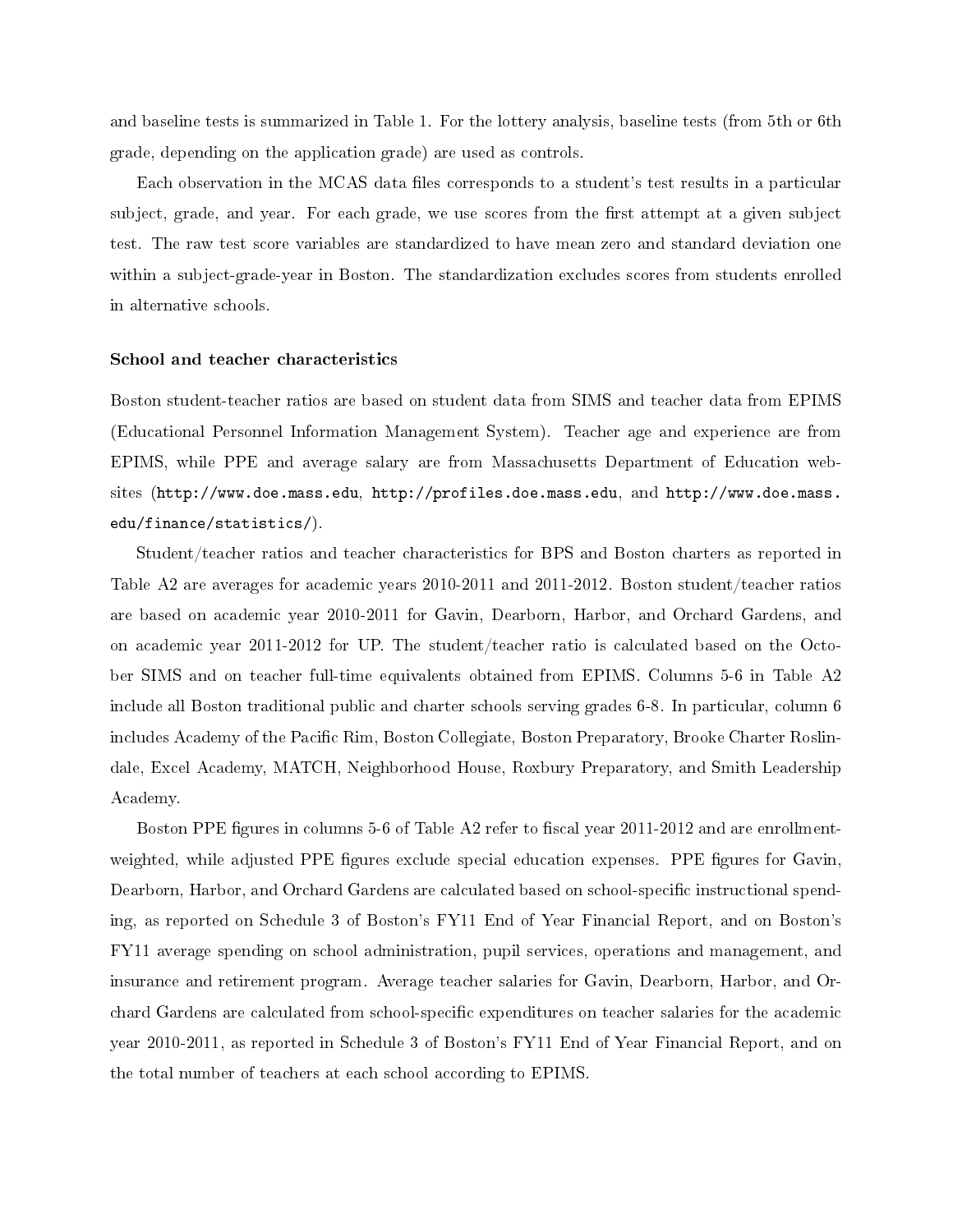#### Grandfathering eligibility and matching

The grandfathering instrument is based on fall semester enrollment. For UP the instrument is coded by the enrollment designation procedure described above using data from the October 2010 SIMS. Grandfathering-eligible students are those enrolled in 6th and 7th grade at Gavin Middle School, and are matched to grandfathering-ineligible students that share the sex, race, special education status, subsidized lunch eligibility, and 5th grade school and year.

We identify a total of 334 students eligible for grandfathering into UP. Excluding students without baseline information and those not enrolled in BPS at baseline reduces this sample to 290. These grandfathering-eligible students and their 913 ineligible matches constitute our Boston grandfathering analysis sample.

#### Lottery sample

We obtained a list of students applying to UP in Spring 2011 through Spring 2013 for entry in grades 6-8 from school officials. The raw lottery records include each applicant's name, date of birth, contact information, lottery priority group, and lottery number. Three of these admission cohorts were found to have been oversubscribed by first-time applicants: 6th and 7th grade entry in Spring 2011, and 6th grade entry in Spring 2012. Table B9, below, describes these cohorts: from a total of 1,418 student names we find 1,015 first-time, non-sibling BPS students whose admission to UP was determined solely by lottery number.

We use student lottery numbers to construct two indicator variables for whether applicants were eligible to receive an offer to attend UP. The *immediate offer* instrument indicates admission offers made on the day of the lottery in March. The *waitlist offer* instrument indicates that a student has a lottery number better than the student with the worst lottery number who was offered admission to UP from the waitlist by the end of September. Overall immediate and waitlist offer rates were 30 and 21 percent, respectively.

UP's lottery rosters do not include SASIDs; these records are matched manually to the SIMS by name, date of birth, application year and application grade. In some cases, this procedure did not produce a unique match and information on town of residence was used to break ties. Our matching procedure successfully located 96% (972) of UP Boston applicants in the SIMS/MCAS database. Excluding student not enrolled in BPS at baseline produces the UP lottery sample of 962 students.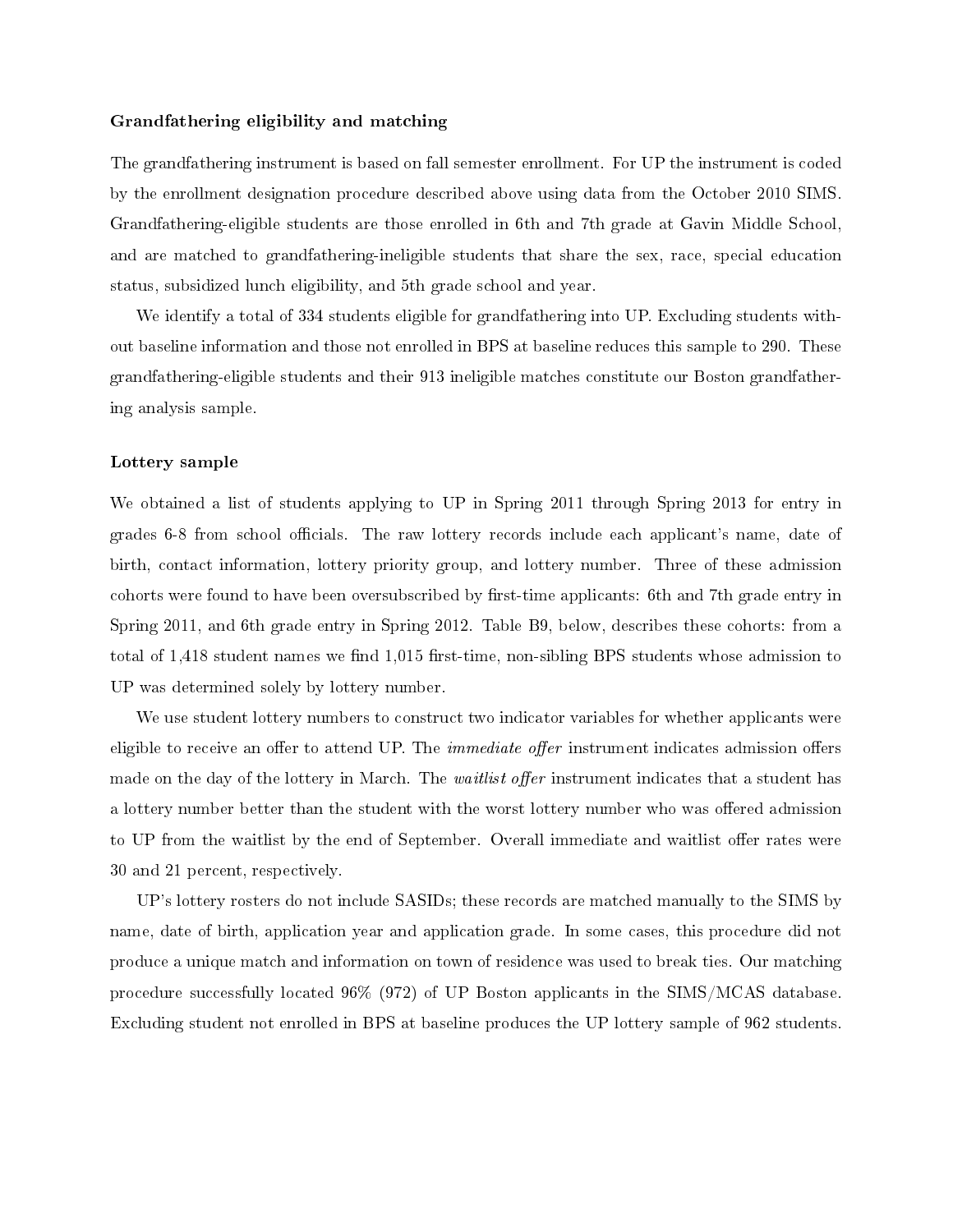Figure B1: Charter school expansion in RSD



Notes: This figure plots the number of New Orleans Recover School District charter schools (serving any grades) created between academic years 2008-09 and 2013-14 (excluding alternative schools). Takeovers are charter schools tied to closure of a legacy school, with seats reserved in the new school for legacy school students. Full takeovers are takeover schools (excluding charter mergers and principal-led conversions) that grandfather all grades at the legacy school in a single academic year. Startup schools are those not directly tied to a legacy school, with all seats filled in the first year through open enrollment.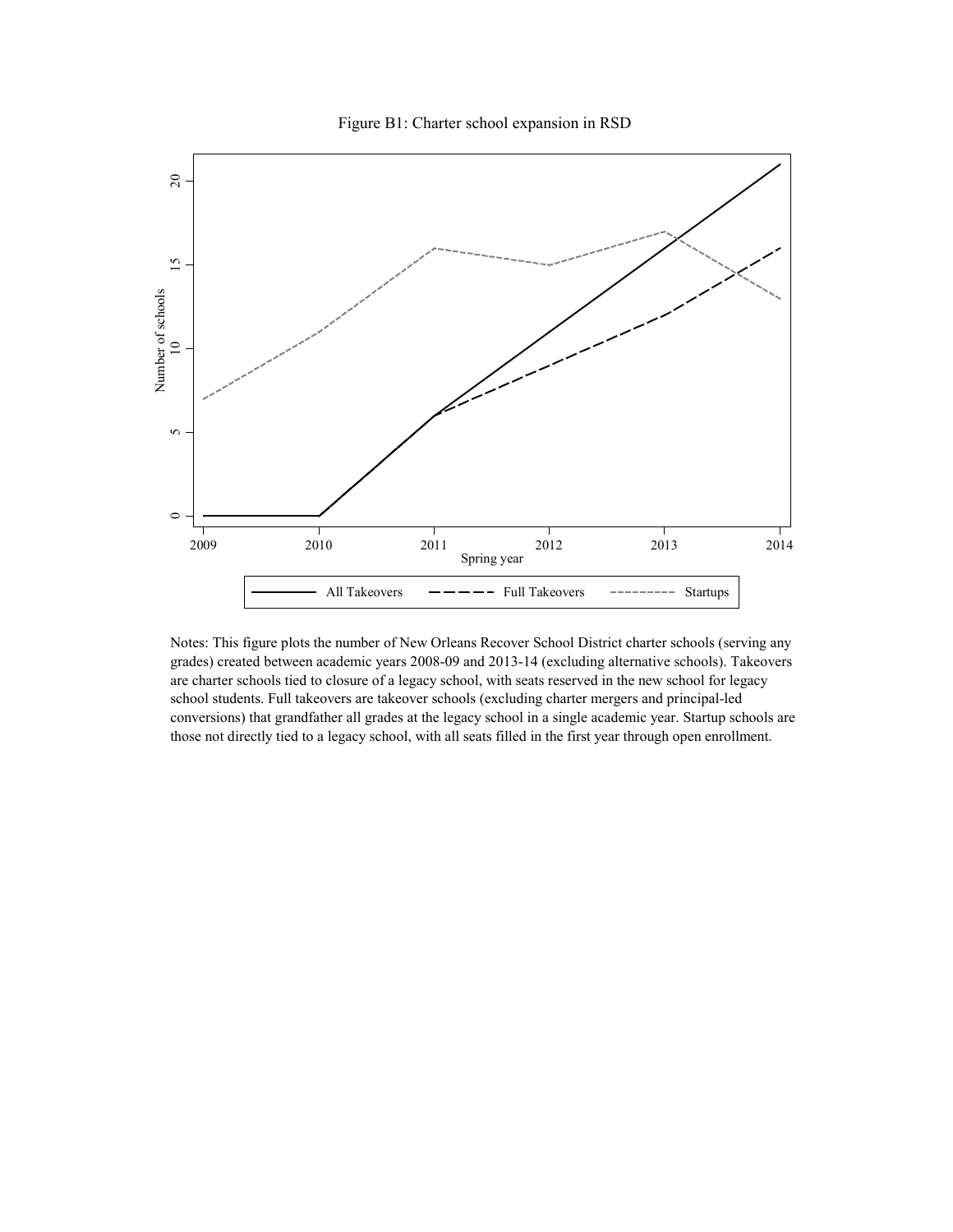

Figure B2a: Test scores in the RSD charter-to-charter grandfathering sample





Notes: Figure B2a plots average LEAP/iLEAP math and ELA scores of students in the RSD legacy charter middle school matched sample. Figure B2b plots achievement growth relative to the baseline grade. Estimates in both figures control for matching cell fixed effects. Scores are standardized to have mean zero and standard deviation one within each year and grade in the set of direct-run schools in New Orleans RSD.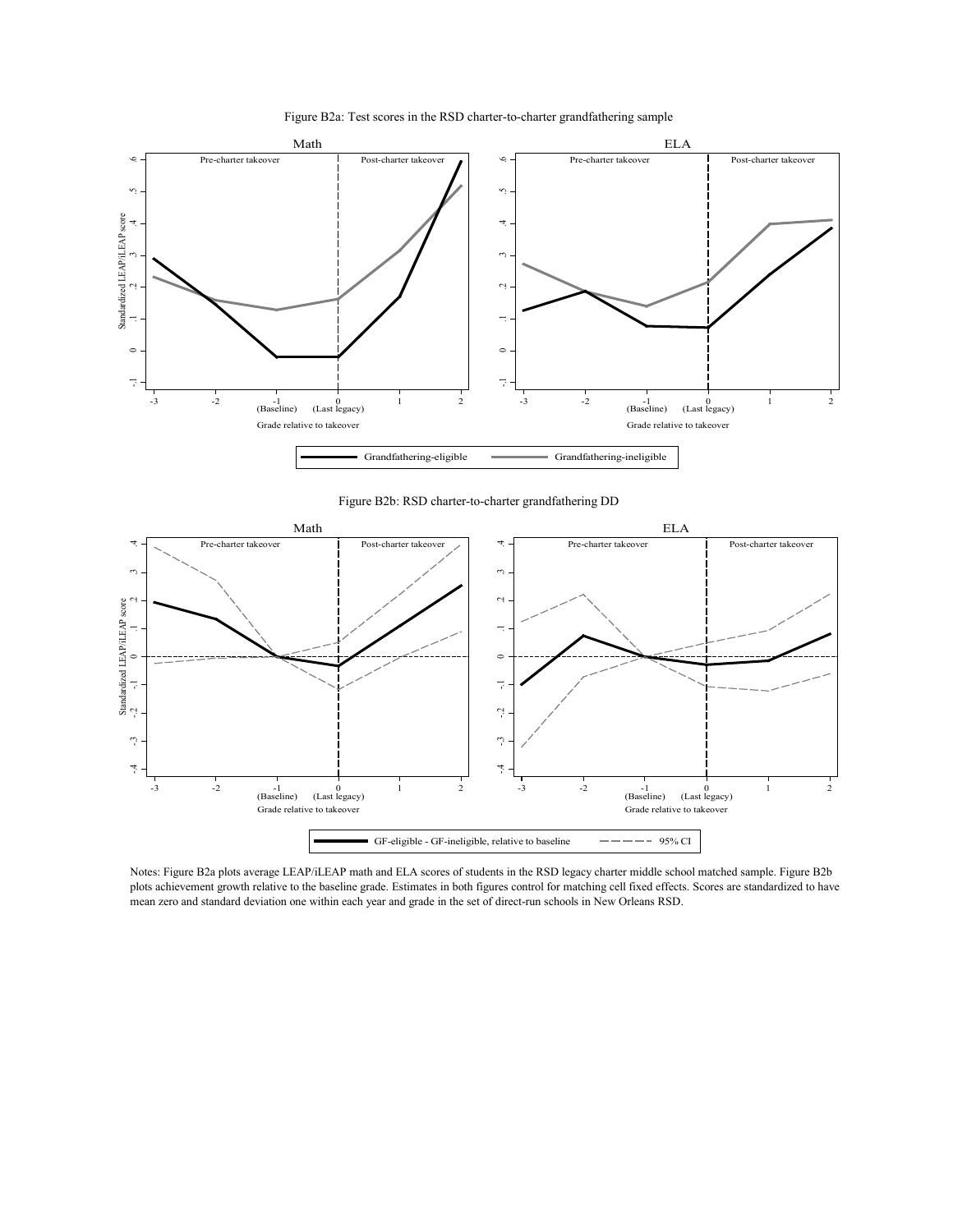



Notes: This figure plots reduced form and first stage estimates from column 5 of Table 5. The instruments are interactions of grandfathering eligibility with baseline year, special education status, and SPS bin cells. Marker sizes are inversely proportional to first stage standard errors. Slopes of lines correspond to second-stage 2SLS estimates.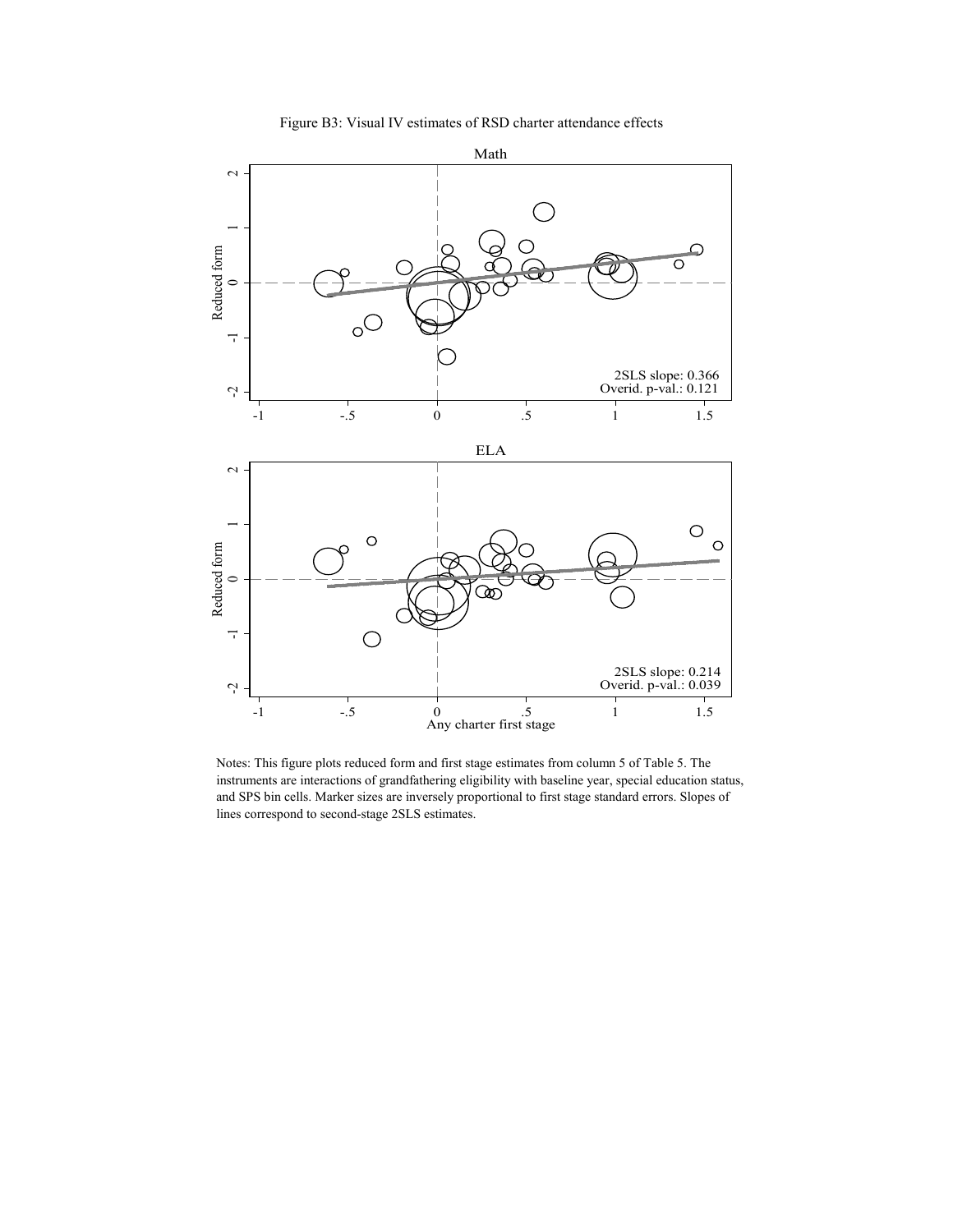|                                                                                                                                           | Table B1: Educational philosophy of New Orleans RSD study takeover networks                                                                                                                                                                                                                                                                                                                                                                                                                                                                                                                                                                                                                                                                                                                                                                                                                                                                                                                                                                                                                                                                                                                                                                                                                                                                                                                                                                                              |                                                                                                                                                                                                                                                                                                                                                                                                                                                  |
|-------------------------------------------------------------------------------------------------------------------------------------------|--------------------------------------------------------------------------------------------------------------------------------------------------------------------------------------------------------------------------------------------------------------------------------------------------------------------------------------------------------------------------------------------------------------------------------------------------------------------------------------------------------------------------------------------------------------------------------------------------------------------------------------------------------------------------------------------------------------------------------------------------------------------------------------------------------------------------------------------------------------------------------------------------------------------------------------------------------------------------------------------------------------------------------------------------------------------------------------------------------------------------------------------------------------------------------------------------------------------------------------------------------------------------------------------------------------------------------------------------------------------------------------------------------------------------------------------------------------------------|--------------------------------------------------------------------------------------------------------------------------------------------------------------------------------------------------------------------------------------------------------------------------------------------------------------------------------------------------------------------------------------------------------------------------------------------------|
| Legacy Schools                                                                                                                            | Takeover Network Educational Philosophy                                                                                                                                                                                                                                                                                                                                                                                                                                                                                                                                                                                                                                                                                                                                                                                                                                                                                                                                                                                                                                                                                                                                                                                                                                                                                                                                                                                                                                  | No Excuses                                                                                                                                                                                                                                                                                                                                                                                                                                       |
| Murray Henderson Elementary                                                                                                               | in a high-performing academic environment. Having high expectations for each student means understanding the absolute standard a child must reach<br>and building an engaging academic program that motivates students to persevere in the face of adversity. High standards push students to improve the<br>quality of their work, work hard to meet a new challenge, and reach beyond what they had thought possible. [Cite: Samuel Casey Carter, No Excuses:<br>Lessons from 21 High-Performing, High-Poverty Schools, The Heritage Foundation (2000); U.S. Department of Education, Successful Charter<br>Schools (2004)] "<br>" Students will be explicitly taught everything from walking in lines, participating in class, eating lunch, entering and exiting the building, and greeting<br>teachers and each other. We believe this explicit instruction will set the standard for excellence in our building, and allow no excuses from students for<br>not following school rules and procedures. The school principal will lead most of these sessions, supported by school staff, so that all staff develop the<br>same language and tone for maintaining student culture."<br>Source: Crescent City Schools Paul B. Habans Charter School Application 2012, p. 30.                                                                                                                                                                                          | Yes                                                                                                                                                                                                                                                                                                                                                                                                                                              |
| John Dibert Elementary                                                                                                                    | "These FirstLine Schools Educational Principles are drawn from the practices of highly effective open admissions urban schools serving low-income<br>student populations in the United States and United Kingdom. Three sources of evidence support the common thread of these principles as key levers in<br>highly effective urban schools: the Urban Excellence Framework developed by New Leaders for New Schools, the aligned instructional approach<br>used initially by the Brazosport Texas schools and now widely copied across the country [Cite: Closing the Achievement Gap: No Excuses. Pat<br>Davenport and Gerald Anderson. American Productivity and Quality Center. Education Initiative, 2002.], and the effective schools research of Ron<br>Edmonds, Larry Lezotte, and others."                                                                                                                                                                                                                                                                                                                                                                                                                                                                                                                                                                                                                                                                     | Yes                                                                                                                                                                                                                                                                                                                                                                                                                                              |
|                                                                                                                                           |                                                                                                                                                                                                                                                                                                                                                                                                                                                                                                                                                                                                                                                                                                                                                                                                                                                                                                                                                                                                                                                                                                                                                                                                                                                                                                                                                                                                                                                                          |                                                                                                                                                                                                                                                                                                                                                                                                                                                  |
|                                                                                                                                           | tough it gets. Students are aware that failure is not an option"<br>Source: Type 5 Charter Experience Operator Application Submitted by the Friends of King School District, 2013, p. 10.                                                                                                                                                                                                                                                                                                                                                                                                                                                                                                                                                                                                                                                                                                                                                                                                                                                                                                                                                                                                                                                                                                                                                                                                                                                                                | Yes                                                                                                                                                                                                                                                                                                                                                                                                                                              |
| <b>Gentilly Terrace Elementary</b>                                                                                                        | "Gentilly Terrace is an institution committed to educating and preparing the whole child to succeed academically and socially. Our belief is that all<br>children have a natural ability to learn and achieve. We are mindful of children's natural curiosity and sincere desire to learn, and that intelligence is<br>dynamic and multidimensional. In educating the whole child, several different areas need to be addressed; these include the cognitive, physical, artistic,<br>and social/emotional aspects of learning Hank Levin and James Meza, Jr. modeled this philosophy through the Accelerated Schools Project (ASP),<br>which started at two centers and grew to mode than 700 schools in 35 states."<br>Source: New Beginnings Schools Foundation, Gentilly Terrace Charter School Application, p. 10.                                                                                                                                                                                                                                                                                                                                                                                                                                                                                                                                                                                                                                                   |                                                                                                                                                                                                                                                                                                                                                                                                                                                  |
| Laurel Elementary<br>Live Oak Elementary<br>Sarah Towles Reed Elementary<br>H.C. Schaumburg Elementary<br>Abramson Science and Technology | "ReNEW's model is heavily influenced by the "No Excuses" school model, a model that has proven to be extremely effective in raising student<br>achievement level in at-risk student populations. Many of our nation's highest performing charter groups - including KIPP, Achievement First, and<br>Uncommon Schools - implement some form of his model."<br>Source: ReNEW School's CMO Charter Application for two Type-5 Takeover Charters, Executive Summary p. 3.                                                                                                                                                                                                                                                                                                                                                                                                                                                                                                                                                                                                                                                                                                                                                                                                                                                                                                                                                                                                    | Yes                                                                                                                                                                                                                                                                                                                                                                                                                                              |
| Harney Elementary                                                                                                                         | "With regard to our academic philosophy, we envision Harney as an environment that expects, supports, promotes, encourages and reinforces subject<br>mastery and academic achievement for all students. From this educational platform, the students of the Spirit of Excellence Academy will be positioned,<br>not only for the rigors of secondary education, but will also have a solid foundation of academic expertise, social and cultural experiences, community<br>support, and critical thinking and decision-making skills to support long-term academic success."<br>Source: Edgar P. Harney Spirit of Excellence Academy website, http://www.soeanola.com, last accessed October 21, 2014.<br>"The Academy will utilize the Louisiana Comprehensive Curriculum supported by the TargetTeach curriculum designed by Fenwick English, PhD. to<br>better ensure content alignment, diagnostic assessment, student-centered data and subject mastery. Our partner school, The Edgar P. Harney Spirit of<br>Excellence Academy located in Orleans Parish, has achieved tremendous success utilizing this curriculum. Evans Newton, Inc. (TargetTeach) customizes<br>its program components to meet the state standards through a systematic review process. The company retrieves samples of the schools text books, work<br>books, instructional tools, etc. and aligns the materials to the grade level expectations (GLE's) relative to curriculum alignment." |                                                                                                                                                                                                                                                                                                                                                                                                                                                  |
|                                                                                                                                           | Paul B. Habans Elementary<br>Joseph A. Craig                                                                                                                                                                                                                                                                                                                                                                                                                                                                                                                                                                                                                                                                                                                                                                                                                                                                                                                                                                                                                                                                                                                                                                                                                                                                                                                                                                                                                             | "We have the highest expectations of our students because we believe in the potential of each child. We believe that every student can learn and succeed<br>Source: John Dibert Community School Charter Application Binder, submitted August 23, 2009 by FirstLine Schools, p. 16.<br>"FOKS employs the principle of 'no excuses' at schools. All students are led to believe that they are capable of 'searing to great heights' no matter how |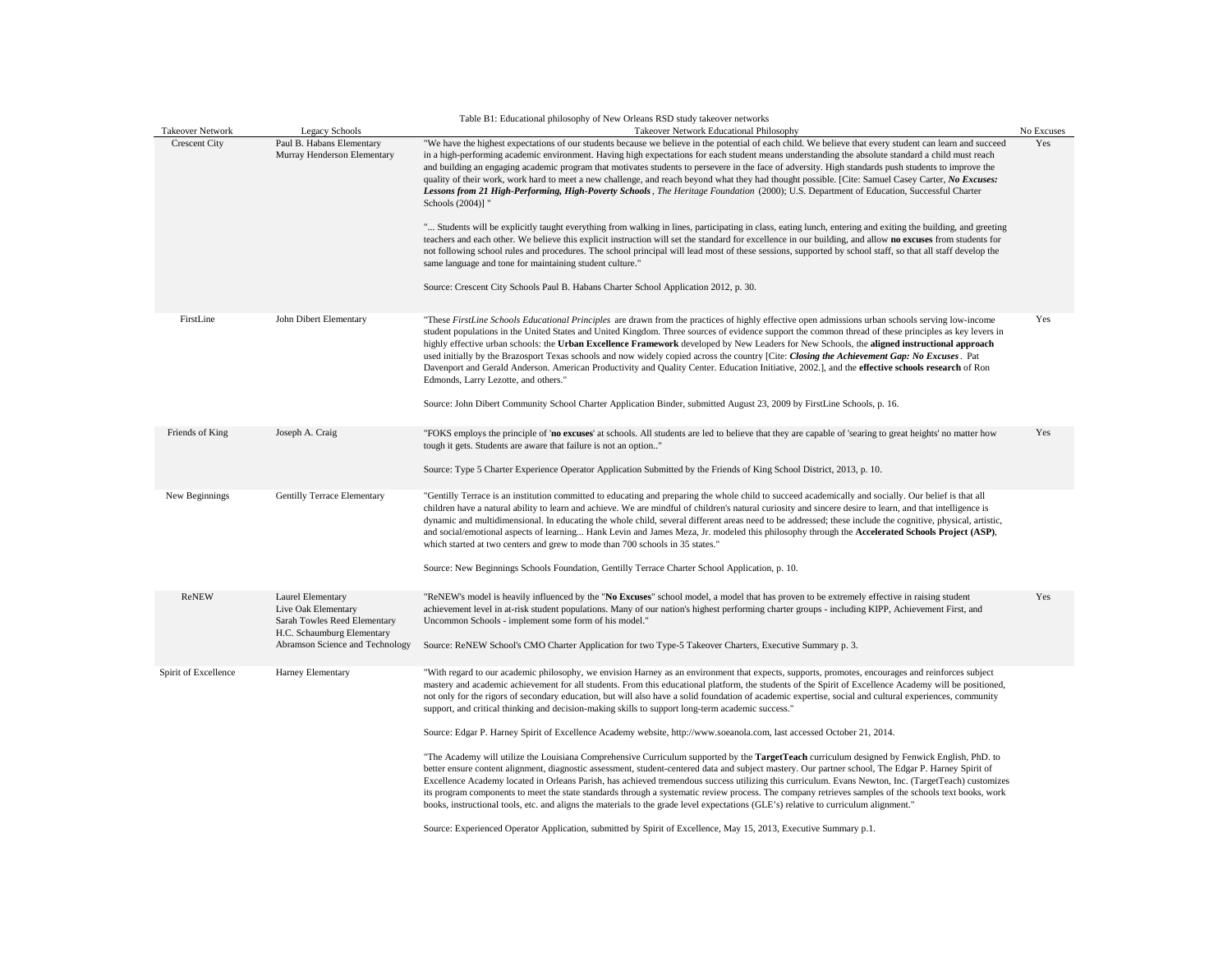| Closure |                              | Takeover charter     |       | Grandfathering-eligible students |                                               |        |                        |  |
|---------|------------------------------|----------------------|-------|----------------------------------|-----------------------------------------------|--------|------------------------|--|
|         | Legacy school<br>Spring Year | network              | All   | With baseline<br>covariates      | Direct-run/BPS at Unique analysis<br>baseline | sample | Comparison<br>students |  |
|         |                              |                      |       | A. RSD                           |                                               |        |                        |  |
| 2010    | John Dibert                  | FirstLine            | 140   | 92                               | 86                                            | 78     | 204                    |  |
|         | Laurel                       | ReNEW                | 176   | 102                              | 96                                            | 76     | 873                    |  |
|         | Live Oak                     | ReNEW                | 152   | 76                               | 72                                            | 65     | 673                    |  |
|         | Harney                       | Spirit of Excellence | 121   | 63                               | 56                                            | 55     | 425                    |  |
|         | <b>Gentilly Terrace</b>      | New Beginnings       | 156   | 111                              | 107                                           | 106    | 543                    |  |
| 2011    | Sarah Towles Reed            | ReNEW                | 215   | 143                              | 137                                           | 81     | 267                    |  |
| 2012    | Joseph A. Craig              | Friends of King      | 216   | 154                              | 142                                           | 86     | 112                    |  |
| 2013    | Paul B. Habans               | <b>Crescent City</b> | 232   | 180                              | 168                                           | 87     | 326                    |  |
|         | Murray Henderson             | <b>Crescent City</b> | 135   | 85                               | 66                                            | 53     | 168                    |  |
|         | H.C. Shaumburg               | ReNEW                | 111   | 81                               | 71                                            | 55     | 274                    |  |
|         | Abramson                     | ReNEW                | 25    | 24                               | 23                                            | 21     | 45                     |  |
|         |                              | Pooled RSD:          | 1,657 | 1,105                            | 1,019                                         | 763    | 2,410                  |  |
|         |                              |                      |       | B. Boston                        |                                               |        |                        |  |
| 2011    | Gavin                        | UP                   | 334   | 307                              | 290                                           | 290    | 913                    |  |
| 2010    | Dearborn                     |                      | 152   | 126                              | 116                                           | 116    | 379                    |  |
|         | Harbor                       |                      | 206   | 204                              | 200                                           | 200    | 716                    |  |
|         | Orchard Gardens              |                      | 182   | 166                              | 166                                           | 166    | 1,554                  |  |

| Table B2: RSD and Boston grandfathering cohorts |  |  |  |  |
|-------------------------------------------------|--|--|--|--|
|-------------------------------------------------|--|--|--|--|

Notes: This table describes the sample of grandfathering-eligible students and their ineligible matches for the RSD study takeovers, UP, and the Boston non-charter turnarounds. Legacy school students are matched to comparison students by race, sex, baseline grade and year, special education status, subsidized lunch eligibility, and either baseline school SPS scores in five-point bins (RSD), baseline school MCAS score deciles (Orchard Gardens), or baseline school (UP, Harbor, and Dearborn).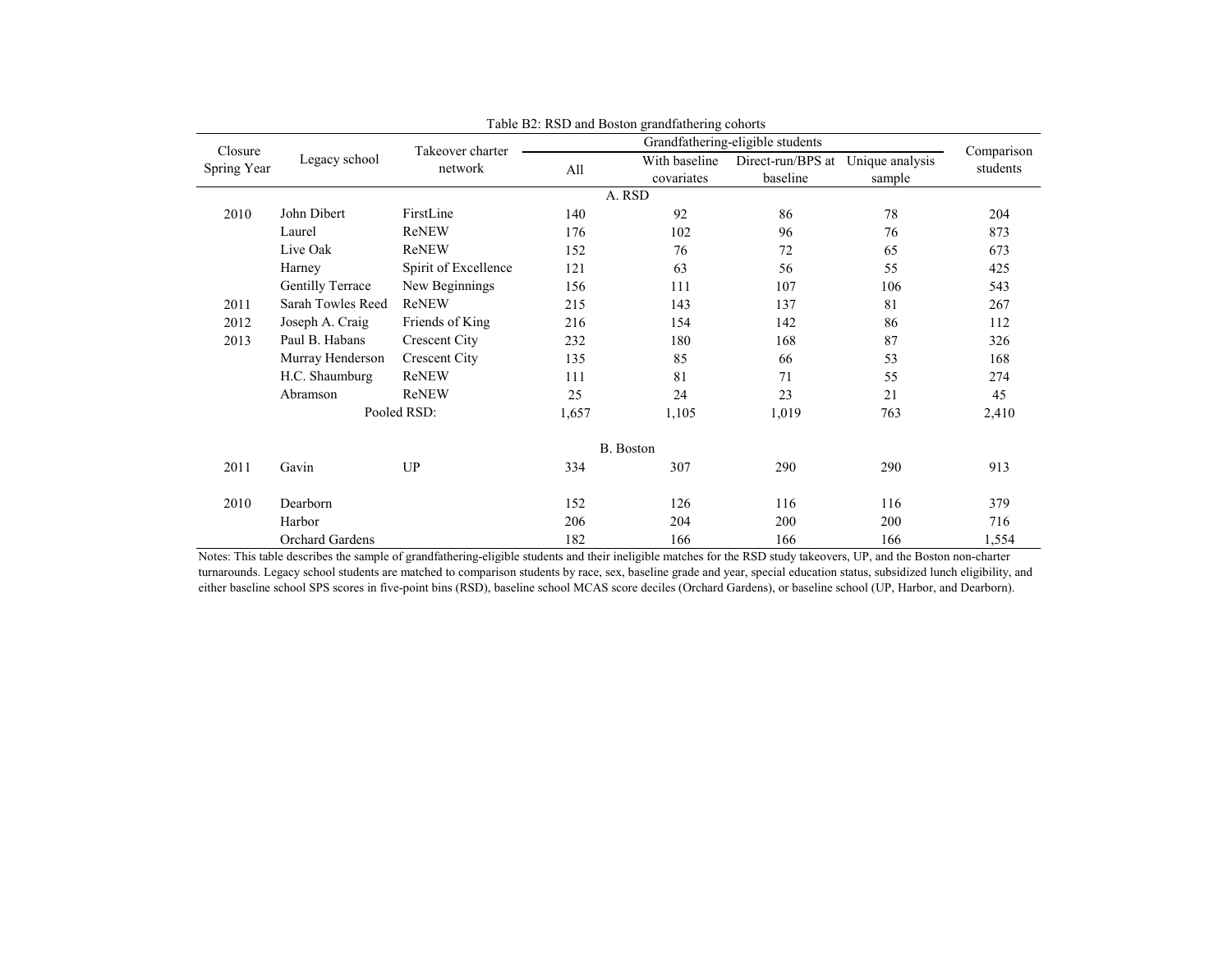|                           |           | Table B3: Grandfathering attrition |                           |                                              |                   |                             |
|---------------------------|-----------|------------------------------------|---------------------------|----------------------------------------------|-------------------|-----------------------------|
|                           |           |                                    |                           | Sample means                                 |                   | <b>Balance coefficients</b> |
|                           |           |                                    | RSD/Boston                | Analysis sample                              |                   |                             |
|                           |           | RSD/Boston<br>students             | Charter-bound<br>students | Takeover charter Grandfathering-<br>students | eligible students | Analysis sample             |
|                           |           | (1)                                | (2)                       | (3)                                          | (4)               | (5)                         |
|                           |           |                                    |                           | A. RSD                                       |                   |                             |
| Has legacy grade outcomes |           | 0.749                              | 0.856                     | 0.958                                        | 0.936             | $0.946***$                  |
|                           |           |                                    |                           |                                              |                   | (0.227)                     |
|                           | ${\bf N}$ | 14,575                             | 11,381                    | 1,040                                        | 763               | 2,740                       |
| Has first exposure year   |           | 0.671                              | 0.774                     | 0.828                                        | 0.710             | $0.760*$                    |
| outcomes                  |           |                                    |                           |                                              |                   | (0.427)                     |
|                           | N         | 14,575                             | 11,381                    | 1,040                                        | 763               | 2,740                       |
| Has second exposure year  |           | 0.633                              | 0.733                     | 0.814                                        | 0.738             | 0.728                       |
| outcomes                  |           |                                    |                           |                                              |                   | (0.445)                     |
|                           | N         | 9,390                              | 7,534                     | 775                                          | 443               | 1,910                       |
| Has third exposure year   |           | 0.605                              | 0.709                     | 0.755                                        | 0.669             | 0.680                       |
| outcomes                  |           |                                    |                           |                                              |                   | (0.467)                     |
|                           | N         | 5,862                              | 4,679                     | 534                                          | 290               | 1,215                       |
| Has fourth exposure year  |           | 0.477                              | 0.569                     | 0.599                                        | 0.488             | 0.551                       |
| outcomes                  |           |                                    |                           |                                              |                   | (0.498)                     |
|                           | N         | 2,545                              | 2,090                     | 252                                          | 162               | 626                         |
|                           |           |                                    |                           |                                              |                   |                             |
|                           |           |                                    |                           | B. UP                                        |                   |                             |
| Has legacy grade outcomes |           | 0.910                              | 0.974                     | 0.938                                        | 0.893             | 0.965                       |
|                           |           |                                    |                           |                                              |                   | (0.000)                     |
|                           | ${\bf N}$ | 8,506                              | 1,563                     | 225                                          | 290               | 913                         |
| Has first exposure year   |           | 0.884                              | 0.939                     | 0.933                                        | 0.855             | 0.950                       |
| outcomes                  |           |                                    |                           |                                              |                   | (0.000)                     |
|                           | ${\bf N}$ | 8,506                              | 1,563                     | 225                                          | 290               | 913                         |
| Has second exposure year  |           | 0.868                              | 0.915                     | 0.877                                        | 0.817             | 0.935                       |
| outcomes                  |           |                                    |                           |                                              |                   | (0.000)                     |
|                           | N         | 7,993                              | 1,448                     | 130                                          | 164               | 462                         |
|                           |           |                                    |                           |                                              |                   |                             |
|                           |           |                                    |                           | C. BPS turnaround                            |                   |                             |
| Has legacy grade outcomes |           | 0.908                              | 0.971                     | 0.973                                        | 0.969             | 0.010                       |
|                           |           |                                    |                           |                                              |                   | (0.009)                     |
|                           | N         | 4,995                              | 792                       | 400                                          | 482               | 3,075                       |
| Has first exposure year   |           | 0.888                              | 0.949                     | 0.958                                        | 0.929             | $-0.002$                    |
| outcomes                  |           |                                    |                           |                                              |                   | (0.013)                     |
|                           | N         | 4,995                              | 792                       | 400                                          | 482               | 3,075                       |
| Has second exposure year  |           | 0.884                              | 0.926                     | 0.932                                        | 0.925             | 0.008                       |
| outcomes                  |           |                                    |                           |                                              |                   | (0.018)                     |
|                           | N         | 2,756                              | 474                       | 220                                          | 267               | 1,622                       |

Notes: This table reports sample means and coefficients from regressions of the variable in each row on a grandfathering eligibility dummy indicating enrollment in an takeover legacy school in the fall of the academic year prior to takeover, controlling for matching strata. Regressions in column 6 also control for pre-baseline MCAS scores. The sample in columns 3-6 is restricted to students enrolled in an RSD direct-run school (panel A) or BPS school (panel B) at baseline. Column 1 reports means for a sample of RSD/Boston students in the same baseline years as the analysis sample, while column 2 is restricted to those students that enroll in an RSD/Boston charter school in grades following the baseline. Column 3 reports means for students that enroll in a takeover school in potential takeover grades, while column 4 describes students enrolled in a legacy school. Robust standard errors are reported in parentheses.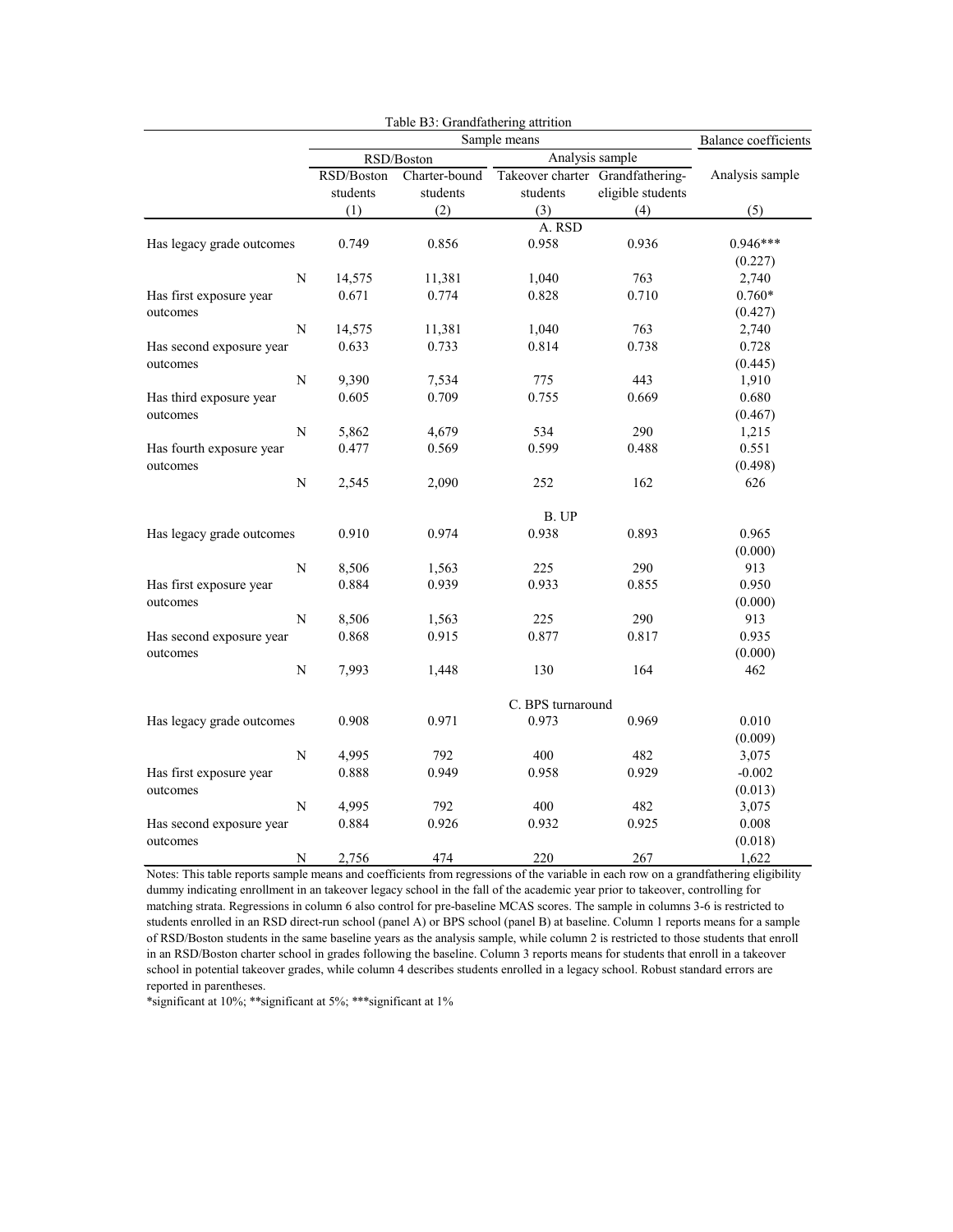|                              |                | Comparison |                          |             | 2SLS estimates    |
|------------------------------|----------------|------------|--------------------------|-------------|-------------------|
|                              |                | group mean | <b>OLS</b>               | First stage | Attendance effect |
|                              |                | (1)        | (2)                      | (3)         | (4)               |
| All grades                   | Science        | $-0.125$   | $0.081***$               | $1.070***$  | $0.142***$        |
|                              | (N: 5, 613)    |            | (0.022)                  | (0.052)     | (0.046)           |
|                              | Social science | $-0.122$   | $0.053**$                | $1.072***$  | $0.115**$         |
|                              | (N: 5,602)     |            | (0.023)                  | (0.052)     | (0.048)           |
|                              |                |            | A. By grade              |             |                   |
| 5th & 6th grades             | Science        | $-0.136$   | $0.082*$                 | $0.742***$  | $0.160*$          |
|                              | (N: 2, 574)    |            | (0.044)                  | (0.042)     | (0.085)           |
|                              | Social science | $-0.135$   | 0.022                    | $0.744***$  | 0.049             |
|                              | (N: 2, 570)    |            | (0.044)                  | (0.042)     | (0.088)           |
| 7th & 8th grades             | Science        | $-0.116$   | $0.085***$               | $1.347***$  | $0.141***$        |
|                              | (N: 3,039)     |            | (0.022)                  | (0.071)     | (0.040)           |
|                              | Social science | $-0.111$   | $0.061***$               | 1.349***    | $0.153***$        |
|                              | (N: 3,032)     |            | (0.022)                  | (0.071)     | (0.042)           |
|                              |                |            | B. By potential exposure |             |                   |
| First exposure year          | Science        | $-0.159$   | $0.120**$                | $0.659***$  | 0.126             |
| (5th-8th grades)             | (N: 2, 549)    |            | (0.052)                  | (0.023)     | (0.081)           |
|                              | Social science | $-0.174$   | $0.132**$                | $0.661***$  | $0.220***$        |
|                              | (N: 2, 545)    |            | (0.054)                  | (0.023)     | (0.085)           |
| Second exposure year         | Science        | $-0.143$   | $0.093***$               | $1.146***$  | $0.158**$         |
| (6th-8th grades)             | (N: 1, 662)    |            | (0.035)                  | (0.061)     | (0.066)           |
|                              | Social science | $-0.107$   | 0.046                    | $1.148***$  | $0.123*$          |
|                              | (N: 1, 656)    |            | (0.035)                  | (0.061)     | (0.064)           |
| Third & fourth exposure year | Science        | $-0.045$   | $0.071***$               | $1.693***$  | $0.132***$        |
| (7th & 8th grades)           | (N: 1,402)     |            | (0.023)                  | (0.132)     | (0.046)           |
|                              | Social science | $-0.048$   | $0.044*$                 | $1.697***$  | 0.034             |
|                              | (N: 1, 401)    |            | (0.025)                  | (0.132)     | (0.050)           |

Table B4: Grandfathering IV estimates of RSD takeover attendance effects (science and social science)

Notes: This table reports OLS and 2SLS estimates of the effects of RSD takeover charter enrollment on 5th-8th grade LEAP/iLEAP science and social science test scores using the grandfathering eligibility instrument. The sample in columns 2-4 includes RSD direct-run school students matched to a pre-takeover year legacy school student. The endogenous regressor counts the number of years enrolled in a takeover charter prior to testing. All models control for matching strata, limited English proficiency, baseline test scores, and year/grade effects. Robust standard errors, clustered by student, are reported in parentheses. Means in column 1 are outcome grade scores for grandfathering-ineligible matched students. \*significant at 10%; \*\*significant at 5%; \*\*\*significant at 1%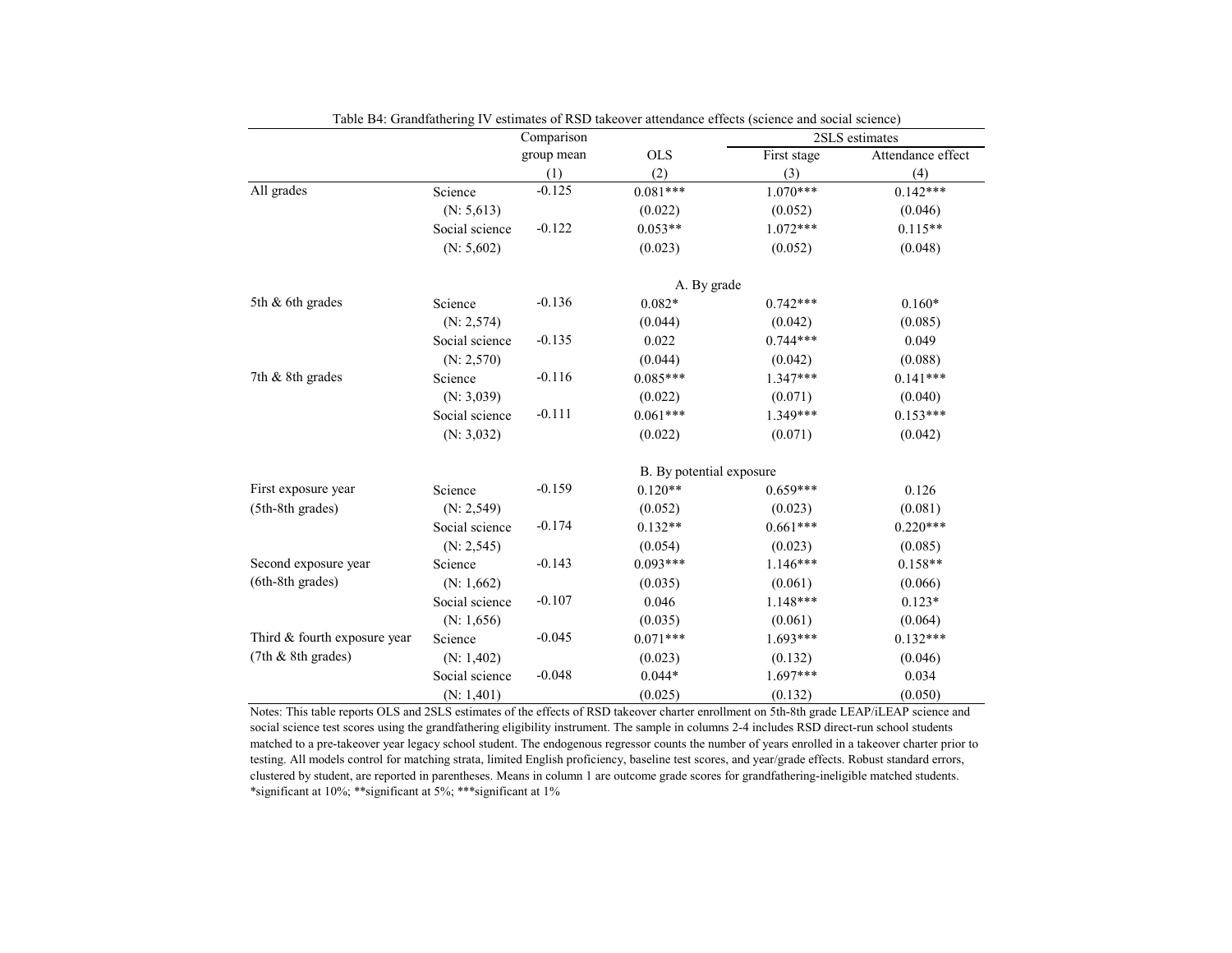| Table B5: RSD takeover effects by subgroup |                          |                   |                          |                   |  |  |  |  |
|--------------------------------------------|--------------------------|-------------------|--------------------------|-------------------|--|--|--|--|
|                                            |                          | Math              | <b>ELA</b>               |                   |  |  |  |  |
|                                            | Comparison<br>group mean | Attendance effect | Comparison<br>group mean | Attendance effect |  |  |  |  |
|                                            | (1)                      | (2)               | (3)                      | $\left( 4\right)$ |  |  |  |  |
| Female                                     | $-0.110$                 | $0.225***$        | 0.031                    | $0.188***$        |  |  |  |  |
| (N: 2, 737)                                |                          | (0.049)           |                          | (0.047)           |  |  |  |  |
| Male                                       | $-0.069$                 | $0.200***$        | $-0.204$                 | 0.087             |  |  |  |  |
| (N: 2, 888)                                |                          | (0.060)           |                          | (0.065)           |  |  |  |  |
| High baseline score                        | 0.424                    | $0.212***$        | 0.442                    | $0.098*$          |  |  |  |  |
| (N: 2, 116)                                |                          | (0.047)           |                          | (0.052)           |  |  |  |  |
| Mid baseline score                         | $-0.223$                 | $0.168***$        | $-0.179$                 | $0.208***$        |  |  |  |  |
| (N: 2,068)                                 |                          | (0.065)           |                          | (0.066)           |  |  |  |  |
| Low baseline score                         | $-0.657$                 | $0.282**$         | $-0.763$                 | 0.150             |  |  |  |  |
| (N: 1, 441)                                |                          | (0.111)           |                          | (0.104)           |  |  |  |  |

Notes: This table reports 2SLS subgroup estimates of the effects of RSD takeover charter enrollment on 5th-8th grade LEAP/iLEAP math and ELA test scores using the grandfathering eligibility instrument. The sample in columns 2 and 4 includes RSD direct-run school students matched to a pre-takeover year legacy school student. The endogenous regressor counts the number of years enrolled at a takeover charter prior to testing. All models control for matching strata, limited English proficiency, baseline test scores, and year/grade effects. Robust standard errors, clustered by student, are reported in parentheses. Means in columns 1 and 3 are outcome grade scores for grandfathering-ineligible matched students. Baseline score terciles are based on combined math and ELA test scores.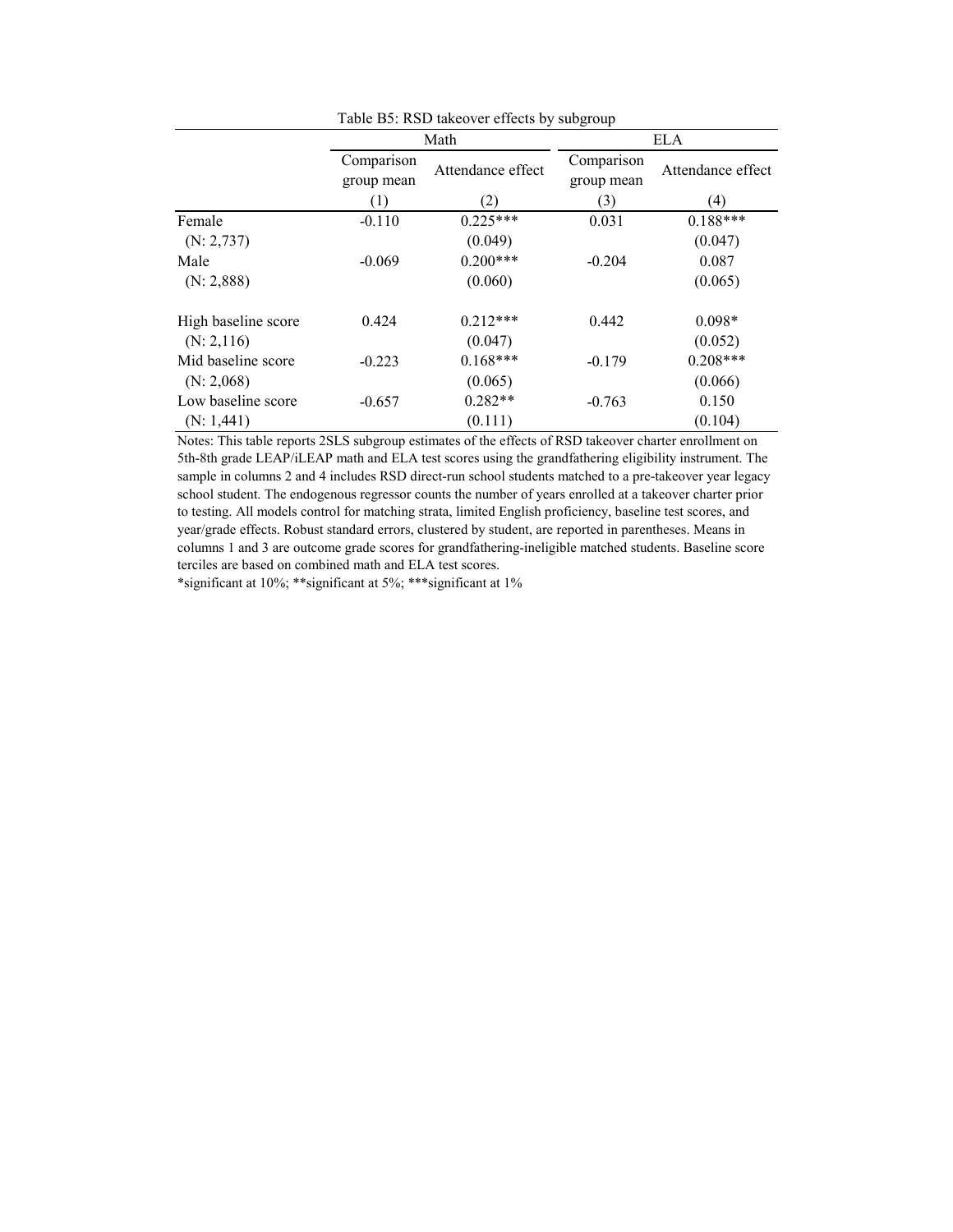|                   |            | Leave-out predicted other RSD<br>charter enrollment interactions |            | Charter distance interactions |                    |            |            | Baseline and charter distance<br>interactions |            |
|-------------------|------------|------------------------------------------------------------------|------------|-------------------------------|--------------------|------------|------------|-----------------------------------------------|------------|
|                   | (1)        | (2)                                                              | (3)        | (4)                           | (5)                | (6)        | (7)        | (8)                                           | (9)        |
|                   |            |                                                                  |            |                               | A. Math (N: 5,625) |            |            |                                               |            |
| Takeover charter  | $0.201***$ | $0.539***$                                                       |            | $0.226***$                    | 0.429              |            | $0.223***$ | $0.346***$                                    |            |
|                   | (0.039)    | (0.124)                                                          |            | (0.039)                       | (0.718)            |            | (0.038)    | (0.077)                                       |            |
| Other RSD charter |            | $0.727**$                                                        |            |                               | 0.487              |            |            | $0.312*$                                      |            |
|                   |            | (0.284)                                                          |            |                               | (1.726)            |            |            | (0.169)                                       |            |
| Any RSD charter   |            |                                                                  | $0.401***$ |                               |                    | $0.388***$ |            |                                               | $0.360***$ |
|                   |            |                                                                  | (0.067)    |                               |                    | (0.068)    |            |                                               | (0.060)    |
| Instruments       | 2          | $\overline{2}$                                                   | 2          | 3                             | 3                  | 3          | 25         | 25                                            | 25         |
| First stage $F$   | 282.6      | 8.5                                                              | 194.5      | 139.7                         | 1.1                | 77.5       | 58.1       | 16.9                                          | 39.0       |
|                   |            |                                                                  |            |                               | B. ELA (N: 5,621)  |            |            |                                               |            |
| Takeover charter  | $0.136***$ | $0.362***$                                                       |            | $0.154***$                    | 0.286              |            | $0.154***$ | $0.132*$                                      |            |
|                   | (0.040)    | (0.119)                                                          |            | (0.040)                       | (0.617)            |            | (0.039)    | (0.073)                                       |            |
| Other RSD charter |            | $0.493*$                                                         |            |                               | 0.318              |            |            | $-0.057$                                      |            |
|                   |            | (0.278)                                                          |            |                               | (1.495)            |            |            | (0.157)                                       |            |
| Any RSD charter   |            |                                                                  | $0.268***$ |                               |                    | $0.263***$ |            |                                               | $0.212***$ |
|                   |            |                                                                  | (0.067)    |                               |                    | (0.070)    |            |                                               | (0.061)    |
| Instruments       | 2          | $\overline{2}$                                                   | 2          | 3                             | 3                  | 3          | 25         | 25                                            | 25         |
| First stage $F$   | 282.3      | 8.5                                                              | 195.8      | 139.7                         | 1.1                | 78.9       | 58.6       | 16.9                                          | 39.4       |

Table B6: Alternative grandfathering IV estimates of RSD charter attendance effects

Notes: This table reports 2SLS estimates of the effects of study takeover and other RSD charter enrollment on 5th-8th grade LEAP/iLEAP math and ELA test scores. The sample, controls, and endogenous regressors are as in Table 5. The instruments for columns 1-3 is grandfathering eligibility and its interaction with leave-out predicted other charter enrollment based on baseline year, grade, special education status, and SPS bin cells. Columns 4-6 use interactions with a quadratic in distance from a student's baseline school to the closest RSD charter school in operation in the fall following the baseline year. Columns 7-9 add these to the set of interactions used in Table 5. Robust standard errors, clustered by student, are reported in parentheses.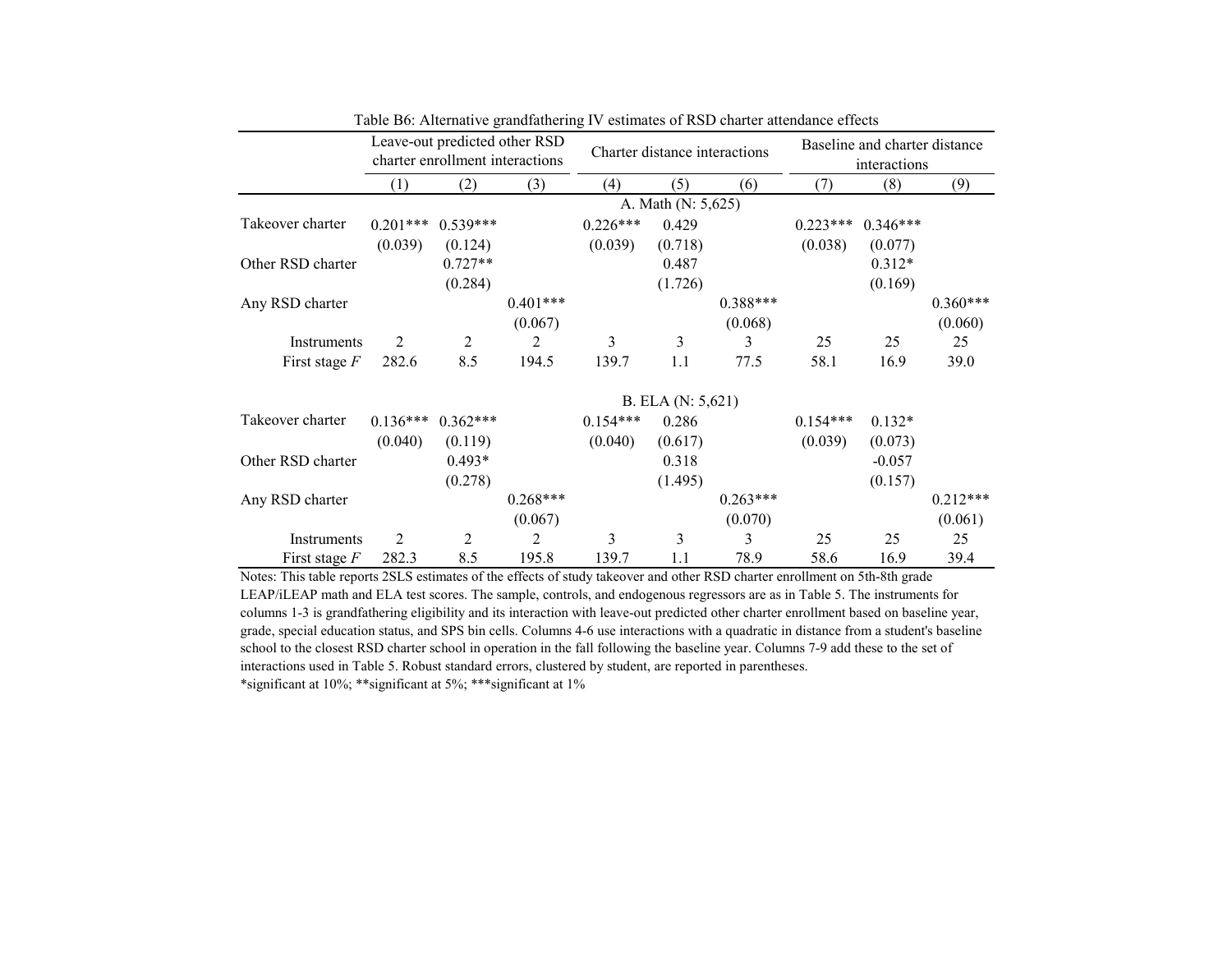|                       |            | Comparison group |                          |             | 2SLS estimates    |
|-----------------------|------------|------------------|--------------------------|-------------|-------------------|
|                       |            | mean             | <b>OLS</b>               | First stage | Attendance effect |
|                       |            | (1)              | (2)                      | (3)         | (4)               |
|                       |            |                  | A. All grades            |             |                   |
| 7th-8th grades        | Math       | $-0.320$         | $0.410***$               | $1.062***$  | $0.362***$        |
|                       | (N: 924)   |                  | (0.035)                  | (0.047)     | (0.040)           |
|                       | <b>ELA</b> | $-0.269$         | $0.269***$               | $1.061***$  | $0.365***$        |
|                       | (N: 920)   |                  | (0.043)                  | (0.047)     | (0.048)           |
|                       |            |                  | B. By potential exposure |             |                   |
| First exposure year   | Math       | $-0.290$         | $0.393***$               | $0.854***$  | $0.378***$        |
| $(7th & 8th$ grades)  | (N: 613)   |                  | (0.055)                  | (0.029)     | (0.049)           |
|                       | ELA        | $-0.247$         | $0.428***$               | $0.847***$  | $0.456***$        |
|                       | (N: 611)   |                  | (0.066)                  | (0.030)     | (0.062)           |
| Second exposure year  | Math       | $-0.379$         | $0.416***$               | $1.501***$  | $0.353***$        |
| $(8th \text{ grade})$ | (N: 311)   |                  | (0.046)                  | (0.108)     | (0.048)           |
|                       | <b>ELA</b> | $-0.313$         | $0.197***$               | $1.516***$  | $0.236***$        |
|                       | (N: 309)   | $\sim$ $\sim$    | (0.060)                  | (0.110)     | (0.061)           |

Table B7 Grandfathering IV estimates of UP attendance effects with lagged achievement matching

Notes: This table reports OLS and 2SLS estimates of the effects of UP enrollment on 7th and 8th grade MCAS math and ELA test scores using the grandfathering eligibility instrument. The sample in columns 2-4 includes BPS students matched to a 2010-11 6th or 7th grade Gavin Middle School student using lagged combined math and ELA MCAS score terciles to match in addition to race, sex, special education status, subsidized lunch eligibility, and 5th grade school and year). The endogenous regressor counts the number of years enrolled at UP prior to testing. All models control for matching strata, limited English proficiency, baseline test scores, and year/grade effects. Robust standard errors, clustered by student, are reported in parentheses. Means in column 1 are outcome grade scores for grandfathering-ineligible matched students.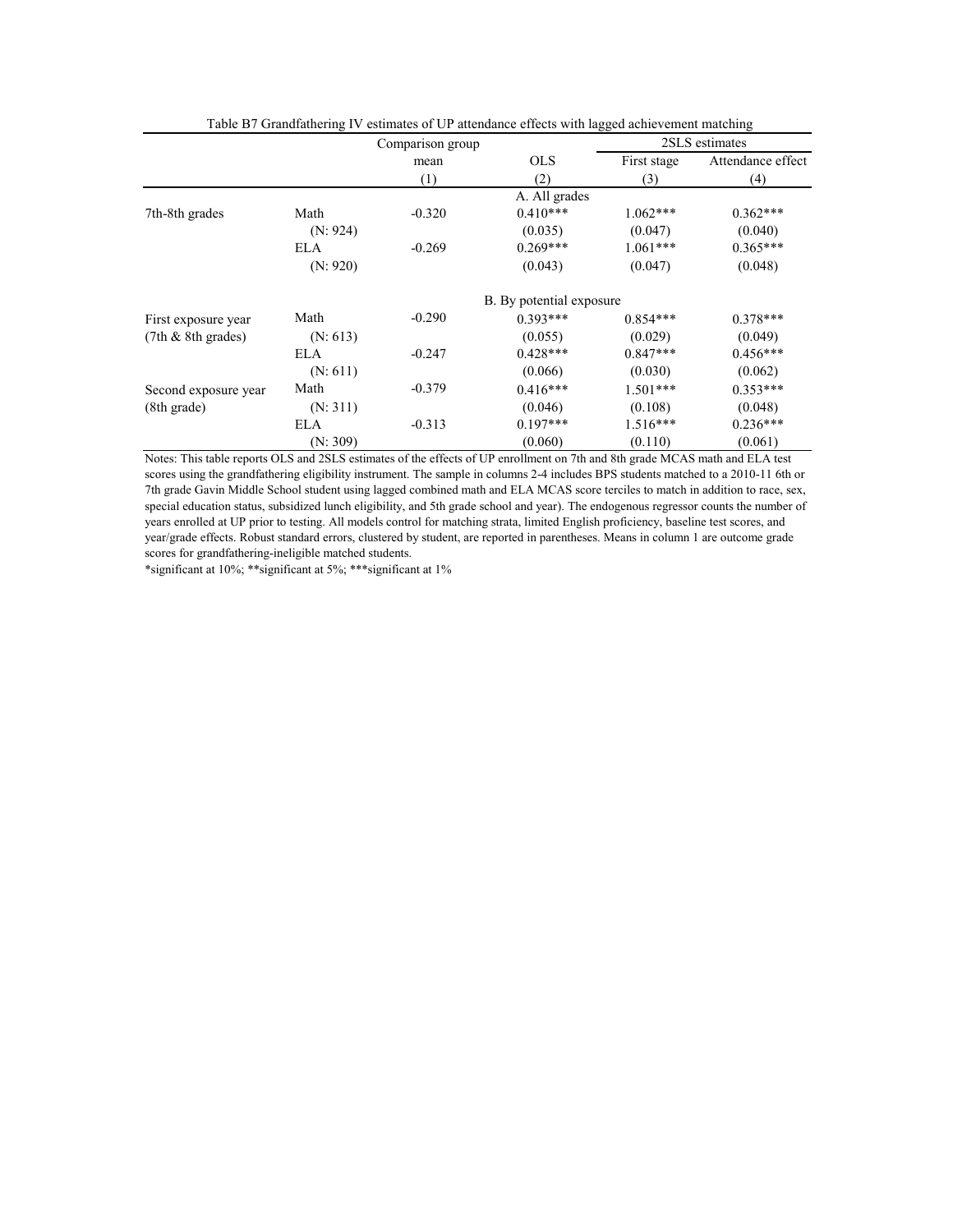|                                   |             | radic Do. Or folici y descriptive statistics, balance, and attribute<br>Sample means |                   |           |                     | <b>Balance coefficients</b> |                                |                     |
|-----------------------------------|-------------|--------------------------------------------------------------------------------------|-------------------|-----------|---------------------|-----------------------------|--------------------------------|---------------------|
|                                   |             | <b>Boston</b>                                                                        | Grandfathering-   |           | Lottery applicants  | Lottery                     |                                |                     |
|                                   |             | students                                                                             | eligible students | 6th grade | 7th grade           | compliers                   | Immediate offer Waitlist offer |                     |
|                                   |             | (1)                                                                                  | (2)               | (3)       | (4)                 | (5)                         | (6)                            | (7)                 |
|                                   |             |                                                                                      |                   |           | A. Balance          |                             |                                |                     |
| Hispanic                          |             | 0.374                                                                                | 0.241             | 0.327     | 0.294               | 0.326                       | $-0.023$                       | 0.035               |
|                                   |             |                                                                                      |                   |           |                     |                             | (0.033)                        | (0.037)             |
| <b>Black</b>                      |             | 0.375                                                                                | 0.469             | 0.483     | 0.373               | 0.510                       | 0.004                          | $-0.026$            |
|                                   |             |                                                                                      |                   |           |                     |                             | (0.036)                        | (0.040)             |
| White                             |             | 0.124                                                                                | 0.152             | 0.090     | 0.196               | 0.097                       | 0.014                          | $-0.005$            |
|                                   |             |                                                                                      |                   |           |                     |                             | (0.022)                        | (0.023)             |
| Asian                             |             | 0.073                                                                                | 0.100             | 0.055     | 0.098               | 0.043                       | 0.025                          | $-0.012$            |
|                                   |             |                                                                                      |                   |           |                     |                             | (0.019)                        | (0.019)             |
| Female                            |             | 0.487                                                                                | 0.483             | 0.504     | 0.471               | 0.553                       | 0.003                          | $-0.017$            |
|                                   |             |                                                                                      |                   |           |                     |                             | (0.036)                        | (0.040)             |
| Special education                 |             | 0.222                                                                                | 0.317             | 0.231     | 0.275               | 0.216                       | 0.032                          | $-0.001$            |
|                                   |             |                                                                                      |                   |           |                     |                             | (0.031)                        | (0.034)             |
| Free/reduced price lunch          |             | 0.794                                                                                | 0.928             | 0.802     | 0.843               | 0.815                       | 0.019                          | $-0.024$            |
|                                   |             |                                                                                      |                   |           |                     |                             | (0.029)<br>0.023               | (0.032)<br>$-0.035$ |
| Limited English proficient        |             | 0.280                                                                                | 0.307             | 0.248     | 0.275               | 0.269                       | (0.032)                        |                     |
|                                   | ${\bf N}$   | 6,744                                                                                | 290               | 911       | 51                  | 434                         | 962                            | (0.034)<br>962      |
|                                   |             |                                                                                      |                   |           |                     |                             |                                |                     |
| Baseline math test score          |             | 0.003                                                                                | $-0.253$          | $-0.054$  | $-0.081$            | $-0.069$                    | 0.003                          | $-0.064$            |
|                                   |             |                                                                                      |                   |           |                     |                             | (0.066)                        | (0.073)             |
|                                   | $\mathbf N$ | 6,501                                                                                | 258               | 897       | 48                  | 426                         | 945                            | 945                 |
|                                   |             |                                                                                      |                   |           |                     |                             |                                |                     |
| Baseline ELA test score           |             | 0.006                                                                                | $-0.235$          | $-0.030$  | $-0.169$            | $-0.081$                    | $-0.060$                       | 0.018               |
|                                   |             |                                                                                      |                   |           |                     |                             | (0.066)                        | (0.074)             |
|                                   | ${\bf N}$   | 6,387                                                                                | 254               | 890       | $47\,$              | 422                         | 937                            | 937                 |
|                                   |             |                                                                                      |                   |           |                     |                             |                                |                     |
|                                   |             |                                                                                      |                   |           | <b>B.</b> Attrition |                             |                                |                     |
| Has first exposure year outcomes  |             | 0.917                                                                                | 0.855             | 0.924     | 0.843               | 0.964                       | $-0.016$                       | 0.033               |
|                                   |             |                                                                                      |                   |           |                     |                             | (0.020)                        | (0.021)             |
|                                   | N           | 6,744                                                                                | 290               | 911       | 51                  | 434                         | 962                            | 962                 |
|                                   |             |                                                                                      |                   |           |                     |                             |                                |                     |
| Has second exposure year outcomes |             | 0.878                                                                                | 0.817             | 0.872     | 0.784               | 0.883                       | $-0.034$                       | 0.014               |
|                                   |             |                                                                                      |                   |           |                     |                             | (0.025)                        | (0.028)             |
|                                   | N           | 6,744                                                                                | 164               | 911       | 51                  | 434                         | 962                            | 962                 |
|                                   |             | 0.826                                                                                |                   | 0.814     |                     | 0.816                       | $-0.047$                       | $-0.038$            |
| Has third exposure year outcomes  |             |                                                                                      |                   |           |                     |                             | (0.039)                        | (0.044)             |
|                                   | N           | 4,294                                                                                |                   | 617       |                     | 277                         | 617                            | 617                 |
|                                   |             |                                                                                      |                   |           |                     |                             |                                |                     |

Table B8: UP lottery descriptive statistics, balance, and attrition

Notes: This table reports sample means and coefficients from regressions of the variable in each row on either an immediate or waitlist offer dummy. The immediate offer dummy indicates that a lottery applicant was offered a seat in the March lottery, while the waitlist offer dummy indicates that an applicant was eligible for the offer of a seat off the waitlist from March to the end of September. All regressions include lottery risk set dummies. The sample in columns 2-7 is restricted to students enrolled in a BPS school at baseline. Column 1 reports means for a sample of Boston students in the same baseline grades and years as the analysis sample, and column 2 repeats column 4 from Table 6. Columns 3 and 4 reports means for students in the 6th and 7th grade lottery samples. Column 5 reports means and counts of lottery "ever offer" compliers, estimated by the method outlined in Abadie (2003). Robust standard errors are reported in parentheses. \*significant at 10%; \*\*significant at 5%; \*\*\*significant at 1%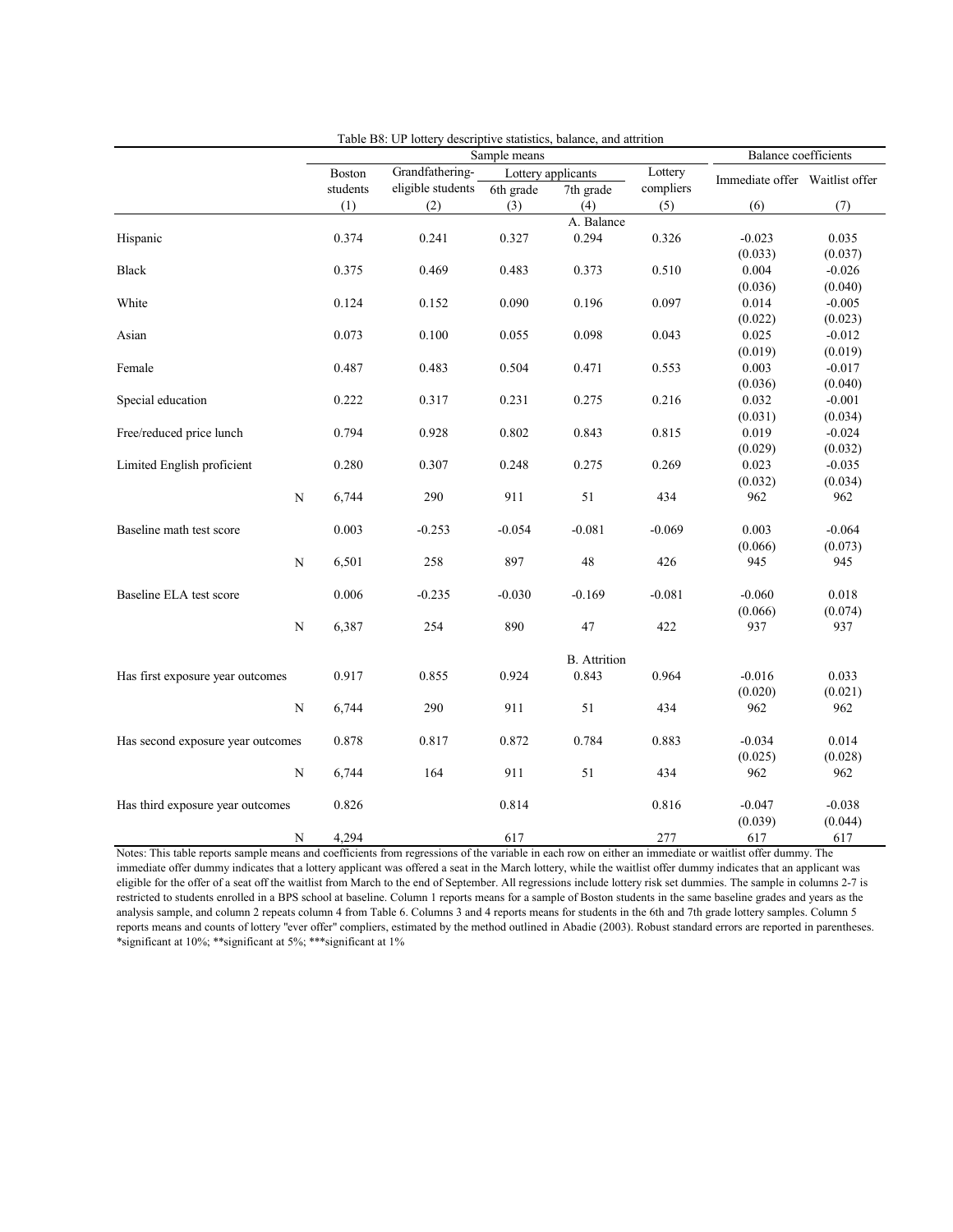|                                          | 2011      |                  | 2012                          |              |  |
|------------------------------------------|-----------|------------------|-------------------------------|--------------|--|
|                                          | 6th grade | 7th grade<br>(2) | 6th grade<br>$\left[3\right]$ | Total<br>(4) |  |
| Total number of records                  | 791       | 170              | 457                           | 1,418        |  |
| Excluding late applicants                | 698       | 81               | 361                           | 1,140        |  |
| Excluding applicants from outside of BPS | 666       | 79               | 323                           | 1,068        |  |
| Excluding siblings of UP students        | 652       | 61               | 302                           | 1,015        |  |
| Excluding records not matched to SIMS    | 621       | 53               | 298                           | 972          |  |
| In a BPS school at baseline              | 619       | 51               | 292                           | 962          |  |

Table B9: UP lottery records

Notes: This table summarizes the sample restrictions imposed for the analysis of UP's lottery applicants.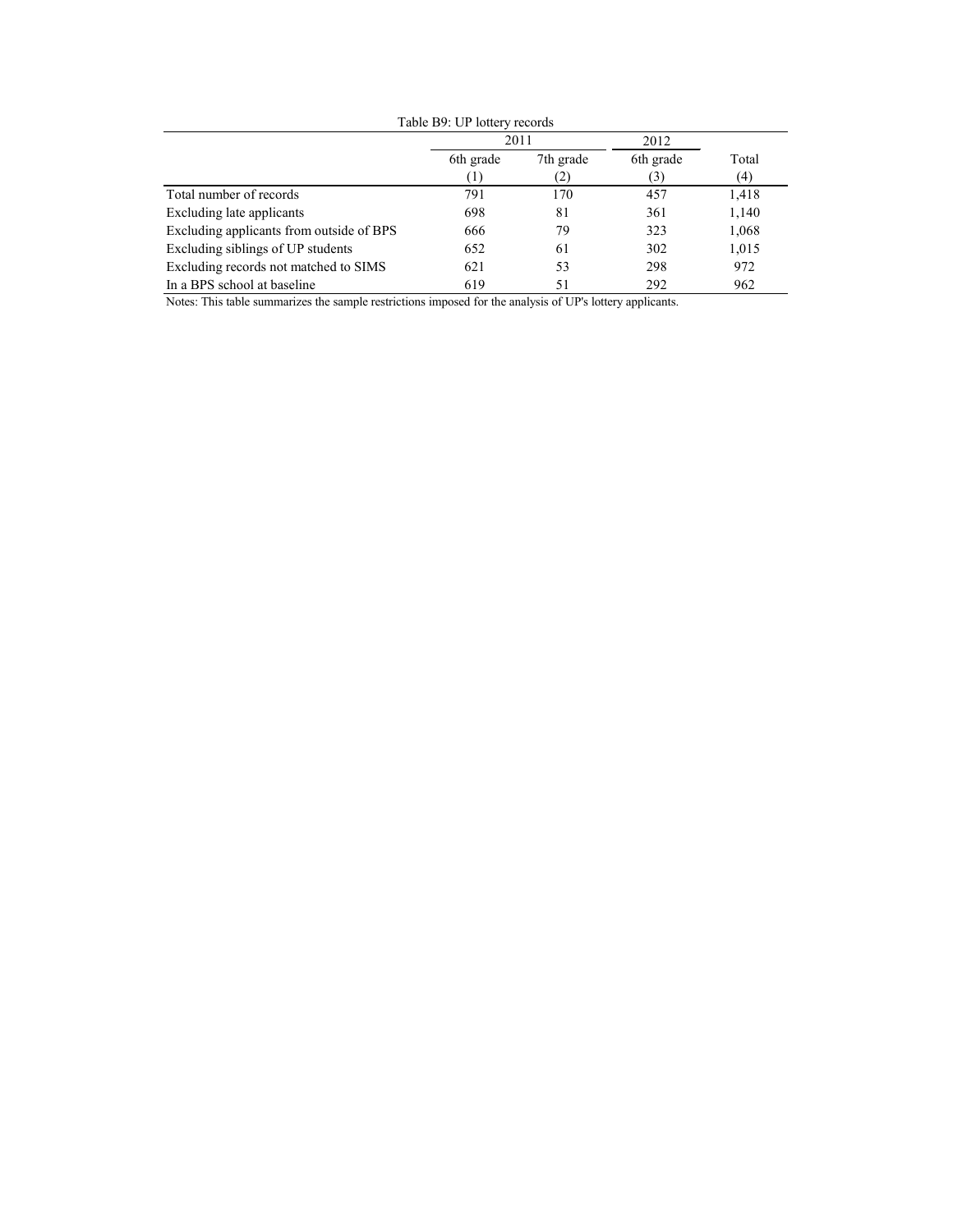|                                  |       | All students |                   | Compliers |
|----------------------------------|-------|--------------|-------------------|-----------|
|                                  | $Z=0$ | $Z=1$        | $Z=0$             | $Z=1$     |
|                                  | (1)   | (2)          | (3)               | (4)       |
|                                  |       |              | A. Grandfathering |           |
| Enrolled in UP                   | 0.012 | 0.794        |                   | 1.000     |
| $\ldots$ in other Boston charter | 0.063 | 0.009        | 0.070             | --        |
| $\ldots$ in BPS                  | 0.837 | 0.137        | 0.856             |           |
| in other Massachusetts           | 0.087 | 0.060        | 0.075             |           |
| N                                | 804   | 233          |                   |           |
|                                  |       |              | <b>B.</b> Lottery |           |
| Enrolled in UP                   | 0.040 | 0.514        | --                | 1.000     |
| in other Boston charter          | 0.179 | 0.157        | 0.057             |           |
| $\ldots$ in BPS                  | 0.748 | 0.307        | 0.937             |           |
| in other Massachusetts           | 0.033 | 0.022        | 0.006             |           |
| N                                | 425   | 453          |                   |           |

Table B10: School choice in the UP analysis samples

Notes: This table describes school enrollment in the first exposure year for students in the UP grandfathering and lottery analysis samples. Columns 1-2 in panel A characterize enrollment for grandfathering-eligible (Z=1) and grandfathering-ineligible (Z=0) students, while columns 3-4 show the same for grandfathering compliers. Columns 1-2 in panel B characterize enrollment for "ever offered" (Z=1) and not offered (Z=0) students, while columns 3-4 show the same for lottery offer compliers. Ever offered lottery applicants are those who received either an immediate or a waitlist offer. Complier means in panels A and B are estimated by the method outlined in Abadie (2003), using a probit specification for E[Z|X] and the same controls as were used to construct the estimates in Tables 7 and 8.